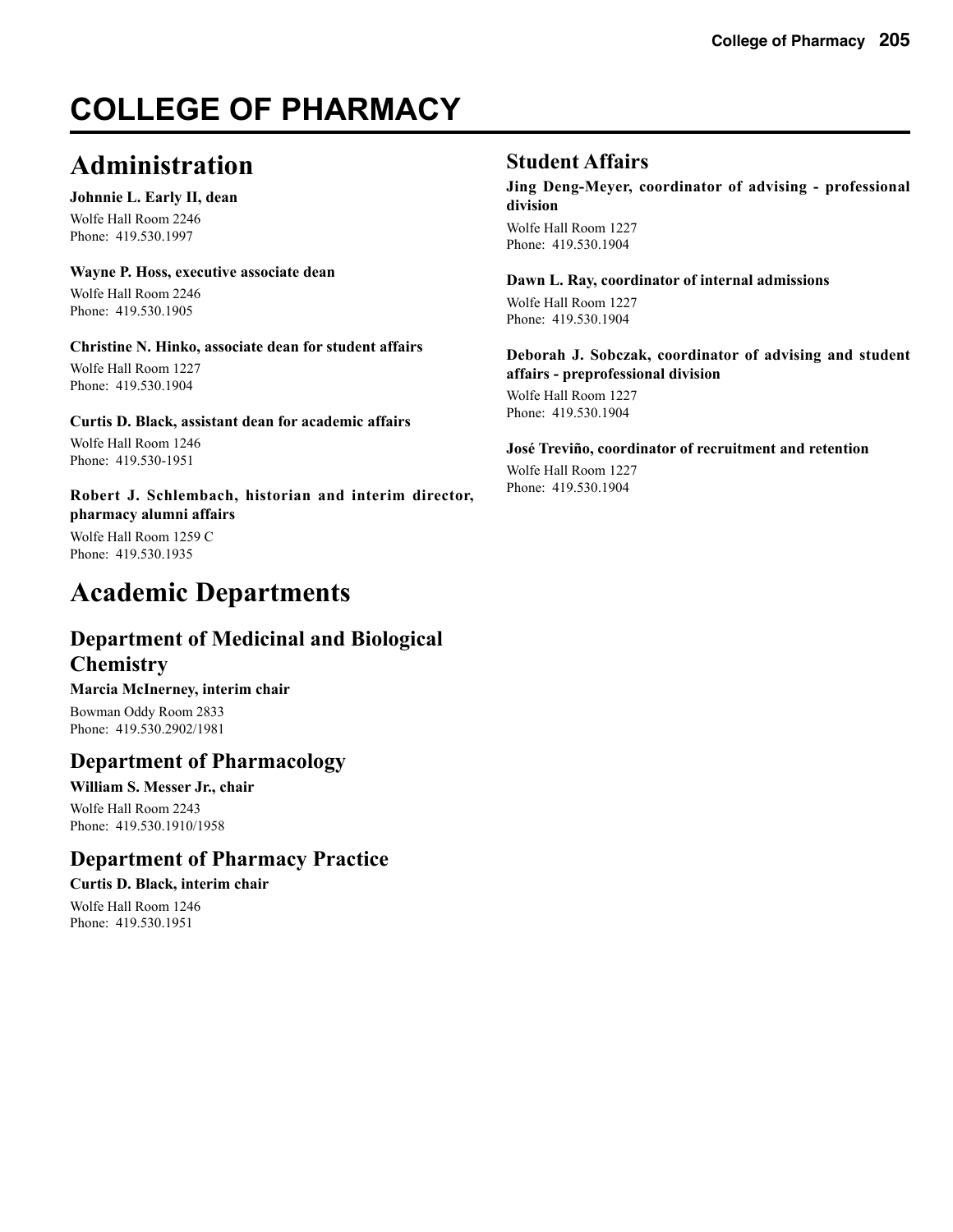# **COLLEGE OF PHARMACY**

# **Accreditation**

The College of Pharmacy holds membership in the American Association of Colleges of Pharmacy, is recognized as an institution in good standing by the Ohio State Board of Pharmacy and is accredited by the Accreditation Council for Pharmacy Education (ACPE).

# **Programs in Pharmacy and the Pharmaceutical Sciences**

The College of Pharmacy prepares students for careers in both the pharmaceutical sciences and the profession of pharmacy. Those who do not seek professional licensure may work in the medical, legal and biomedical professions. Those who enter the profession of pharmacy provide direct patient care services.

# **Doctor of Pharmacy - Pharmacy Licensure Program**

All students seeking a degree that will lead to pharmacy licensure will need to complete two years of course work in the preprofessional division of the College of Pharmacy. Following the completion of a core set of required courses, students will apply to the professional division during their second year. Admission to the professional division of the college (year 3) is competitive.

The program of study leading to pharmacy licensure for entering freshman is the entry-level doctor of pharmacy (Pharm.D.). Students who have already completed a bachelor of science in pharmacy (B.S.P.) degree may enroll in the post-baccalaureate Pharm.D. degree program in order to gain additional skills and knowledge in various therapeutic areas.

# **Pharmaceutical Sciences**

The College of Pharmacy offers a four-year bachelor of science in pharmaceutical sciences degree (B.S.P.S.) to prepare students for a variety of careers in the pharmaceutical and biotechnological industries. Students seeking the B.S.P.S. degree will need to complete two years of course work in the preprofessional division of the College of Pharmacy. Following the completion of a core set of required courses, students will apply to the professional division during their second year. Admission to the professional division of the college is competitive. The B.S.P.S. will not prepare students for state board licensure, nor will it prepare students to practice pharmacy.

# **Contingent Admission**

A small group of academically exceptional high school graduates may be offered contingent admission to the professional division of either the Pharm.D. or the B.S.P.S. programs. Automatic admission to the third year of the curriculum will be contingent upon successful completion of the first and second preprofessional years, while maintaining specific scholastic standards.

# **Pharmacy Graduate Degree Programs**

The College of Pharmacy offers several non-licensure graduate degrees: the master of science in pharmaceutical sciences degree with program options in pharmacology/toxicology, industrial pharmacy and administrative pharmacy; the master of science in medicinal chemistry degree; and the doctor of philosophy in medicinal chemistry degree. Students should contact the College of Pharmacy for admission and curricular requirements.

A graduate certificate program is available to any qualifying student holding a B.S. degree in natural science who wishes to take graduate level courses in pharmacology and toxicology. Students completing this 15 semester hour program will be awarded a certificate in pharmacology/toxicology.

# **Admission to the College**

# **New Students**

All new students admitted to the College of Pharmacy will begin their studies in the preprofessional division. All undergraduate students in the College of Pharmacy will be considered preprofessional division students until admitted to the professional divisions of the Pharm.D. or B.S.P.S. program. For the entry-level Pharm.D. and the four-year B.S.P.S. programs, the College of Pharmacy limits student enrollment into the professional division (third year) in accordance with its facilities.

# **Transfer and Change-of-College Students**

In order for a student to transfer from other Ohio universities into any of the baccalaureate programs of the College of Pharmacy or change from another college within The University of Toledo to the College of Pharmacy, the student must have a higher education cumulative grade point average (HEd GPA) of at least 2.7 (the HEd GPA is based on all letter grades attained at all institutions of higher learning and uses the point average scale of A = 4 pt.), be in good standing at the University, and be eligible to return. Evaluation of transcripts from other institutions is not done until a student is admitted into the College of Pharmacy. The student may be required to take placement tests in English, chemistry and/or algebra. A student who has attended another Ohio college of pharmacy must have a cumulative HEd GPA of 2.7, be in good standing at the university and be eligible to return to the college of pharmacy previously attended. Transfer students who wish to apply to the professional division must have been enrolled in The University of Toledo College of Pharmacy and registered for 16 semester hours (a letter grade must be received in each course) prior to application to the professional division.

Students with course work from non-Ohio institutions will be evaluated on an individual basis. After a student is admitted, the student may be asked to supply non-returnable college catalogs so that course equivalencies can be determined. The student also may be required to take placement tests in English, chemistry and/or algebra. All international transcripts submitted by transfer students must be evaluated by a College of Pharmacy-designated independent agency, at the applicant's expense, for letter grade equivalency. Transfer students are only admitted to the preprofessional division of the B.S. in pharmaceutical sciences or the Pharm. D. program. For a transfer student to be accepted into the second year of the program, all criteria and prerequisites for second-year class standing must be met. Second-year class standing begins only in the fall semester.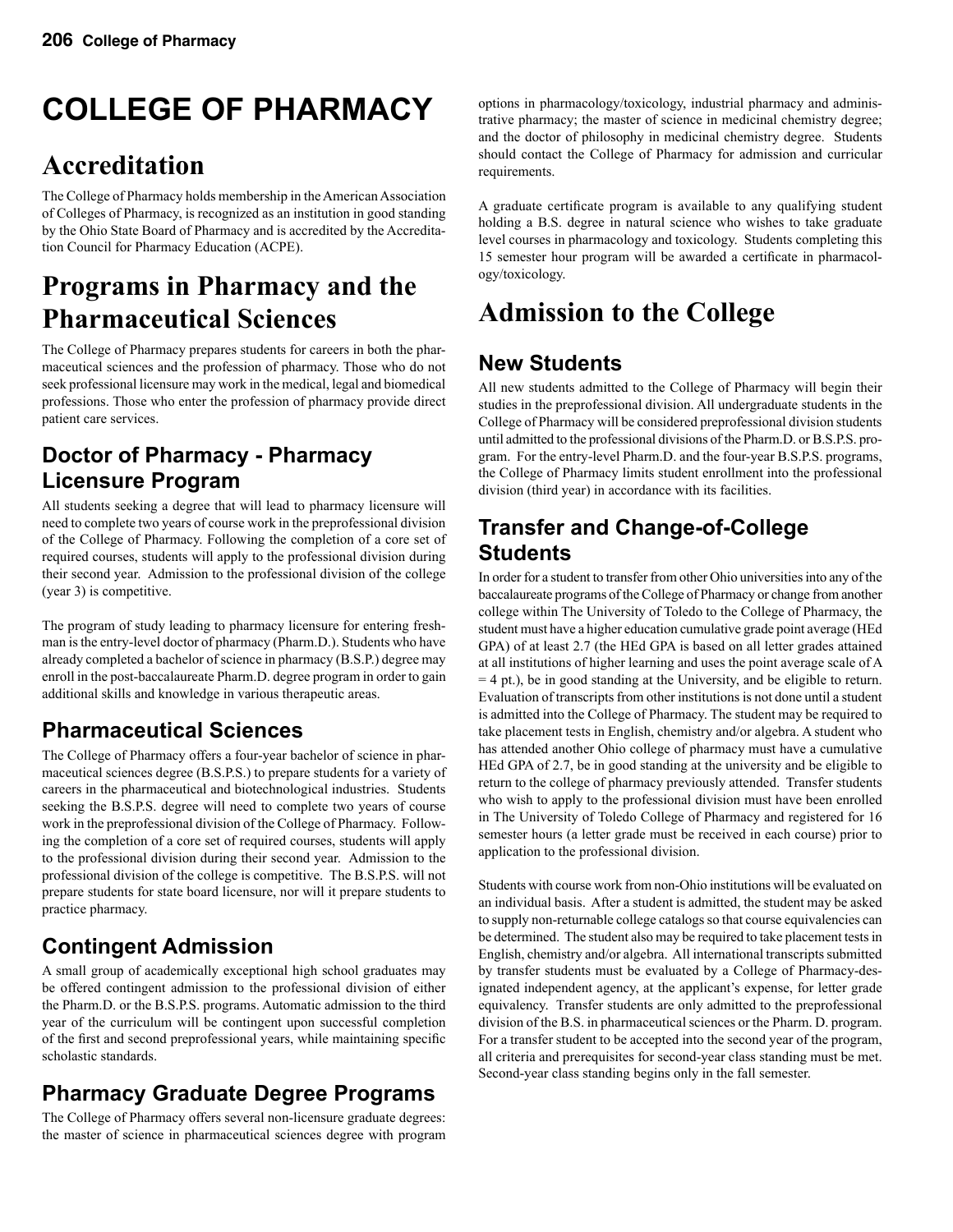# **General Criteria for Admission to the Professional Divisions of the Doctor of Pharmacy and the B.S. in Pharmaceutical Sciences**

Students are admitted to the professional divisions for the fall semester. The number of students who receive final acceptance into the professional divisions will be limited to the space available. Because the number of applicants usually exceeds the number of spaces available, students are admitted on the basis of the following general criteria.

# **Eligibility for Application**

To be eligible to apply for admission into the professional divisions, all applicants must complete the following or their equivalents:

BIOL 2150, 2160, 2170, 2180

 CHEM 1230, 1240, 1280, 1290, 2410, 2460 MATH 1750 PHCL 2600 PHPR 2010 PHYS 1750 or 2070 A minimum of 44 earned semester hours

 A minimum 2.7 of both cumulative grade point average (GPA) and science GPA

 Currently matriculated in The University of Toledo College of Pharmacy

# **Application**

Applicants to the Pharm.D. program will provide the Admissions Committee with a personal essay to be written at a designated time, date and location as indicated on the College of Pharmacy Internal Admissions Web site. At the time of the writing of the personal essay, all application materials must be submitted. These include the following:

Signed confirmation form

Pending grade change form (if applicable)

Two signed letters of recommendation

 Note: The letters may be from professors, employers, clergy, close family friends and family health professionals (pharmacist, dentist and physician), or others. Letters from relatives or The University of Toledo College of Pharmacy faculty or staff are not acceptable.

Applicants to the B.S.P.S. programs will submit the following by the deadline published on the College of Pharmacy Internal Admissions Web site:

 Signed confirmation form Pending grade change form (if applicable)

There are no exceptions to the deadlines.

## **Final Admission**

In order to be finally admitted into the professional division, an applicant must have completed the following or their equivalents:

 BIOL 2150, 2160, 2170, 2180 CHEM 1230, 1240, 1280, 1290, 2410, 2420, 2460, 2470 MATH 1750 and 1760 ECON 1200 PHCL 2600 and 2620

 PHPR 2010 PHYS 1750 or 2070/2080 A minimum of 63 earned semester hours Maintain a minimum 2.0 GPA (cumulative and semester) for the spring and, if applicable, summer semesters

If an applicant is accepted into the professional division, the acceptance will be provisional pending the completion of the above requirements. All course prerequisites for the professional divisions must be completed two weeks before the first day of professional division classes in the fall semester for which the application is made. If the applicant fails to meet the deadline for the completion of prerequisite courses, he/she will lose provisional admission status and must apply again for admission to the professional divisions in a subsequent year. It is the student's responsibility to contact the coordinator of internal admissions in the Office of Student Affairs if he/she plans to complete requirements over the summer prior to the start of the third year. A preprofessional division student will not be allowed to fulfill requirements for the professional divisions by enrollment in both organic chemistry and physics during the summer prior to the first professional division year.

# **Evaluation**

Each application will be evaluated on the basis of the applicant's: Personal essay (for Pharm.D. applicants only) Cumulative GPA Science GPA in the following specified courses: CHEM 1230, 1240 and 2410 BIOL 2150 and 2170 MATH 1750 PHYS 1750 or 2070 PHCL 2600

The Admissions Committee will use the best grade for the first two of all attempts for any science course used in the calculation of the science GPA. This rule applies to all applicants, including transfer students. All transfer or quarter courses equivalent to these specified courses will be evaluated for their respective equivalent semester hours. All applicants must have a cumulative GPA based upon a minimum of 16 semester hours at The University of Toledo (a letter grade must be received in each course). If a student has taken fewer than 30 hours at The University of Toledo, the higher education GPA (HEd GPA, which is based on all letter grades attained at all institutions of higher learning) will be used in the evaluation in place of the UT cumulative GPA, if the HEd GPA value is less than the UT cumulative GPA. If the HEd GPA is greater than the UT cumulative GPA, the latter will be used.

Students to be admitted provisionally to the Pharm.D. program will be selected by the Admissions Committee based on the above criteria. A portion of the students will also be interviewed by the Admissions Committee.

## **Transfer Students**

Specific criteria have been approved by the faculty of the College of Pharmacy for the admission of transfer students or of change-of-college students into the professional divisions. These are outlined as follows:

 a) Transfer students who wish to apply to the professional division must have been enrolled in The University of Toledo College of Pharmacy and registered for 16 hours (a letter grade must be received in each course) prior to application.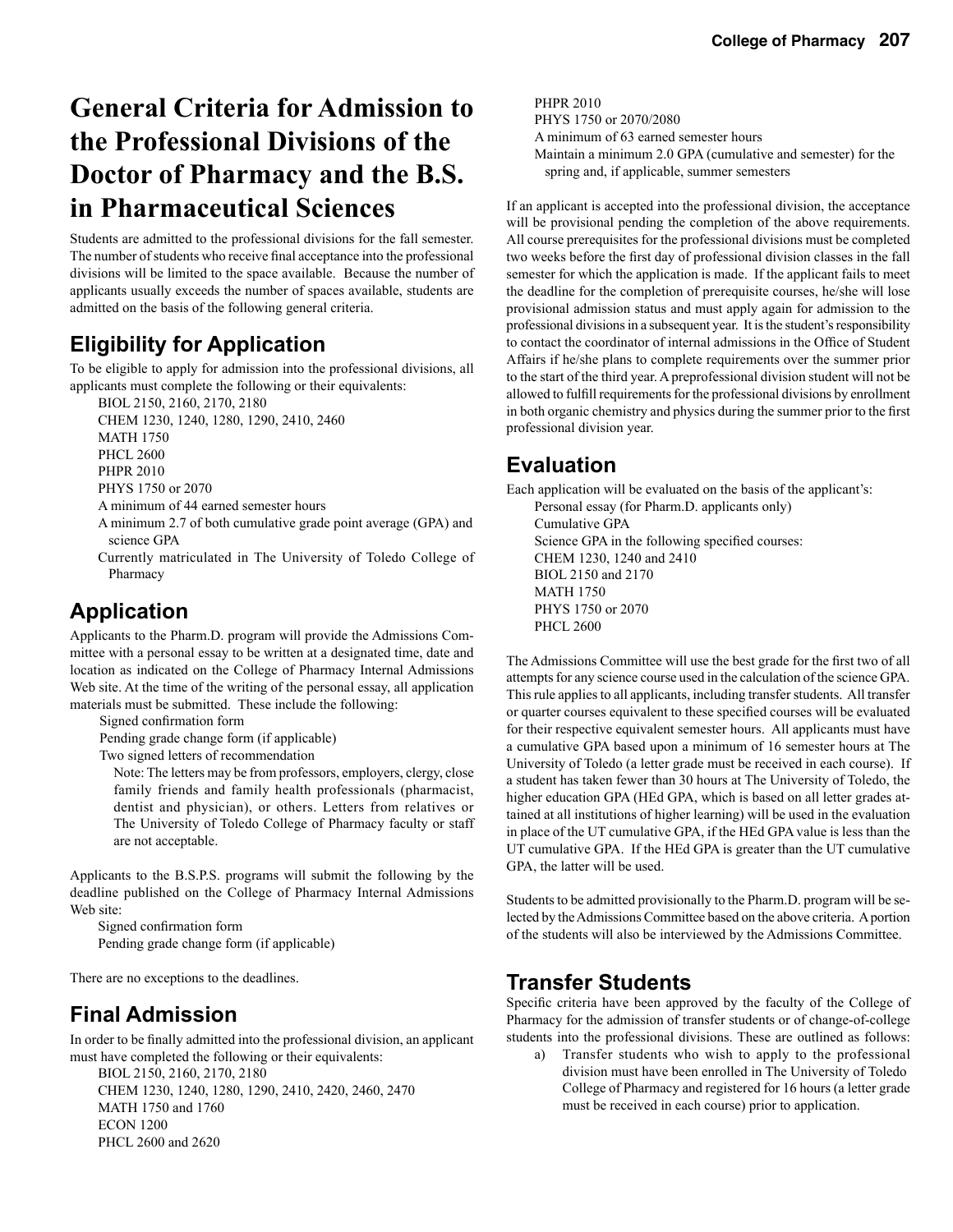- b) The general criteria for admission to the professional divisions will be applied to the transfer student in the same manner as for the continuing College of Pharmacy student; i.e., cumulative GPA, science GPA, essential courses or their equivalents through the fall semester of the second year, personal essay (for Pharm. D. applicants) and an accumulation of at least 44 earned semester hours. The applicant's cumulative GPA from The University of Toledo or HEd GPA (as determined above), science GPA based on equivalent specified courses (UT or otherwise) as stated above, and personal essay (for Pharm.D. applicants) will be used in determining admission.
- c) The essential courses for final admission to the professional divisions consist of those listed above. Equivalencies must be de termined and appear on the student's transcript and/or in the student's degree audit prior to application. In general, a three quarter course sequence is necessary to fulfill a two-semester course sequence. See an adviser for further information.
- d) In surveying the essential courses, the Admissions Committee has observed that equivalency is almost automatic for courses in general chemistry, general biology, organic chemistry and physics. Difficulty in determining equivalency has occurred with Introduction to Patient Care, the mathematics sequence and the functional anatomy and pathophysiology sequence.
- e) The only pharmacy courses a preprofessional student is permitted to take through the College of Pharmacy are PHPR 1000, PHPR 2010, PHCL 2600 and PHCL 2620 until final admission to the professional divisions is achieved.

# **College of Pharmacy Honors Program**

The College of Pharmacy offers an Honors Program for eligible students in all its undergraduate programs as part of the University-wide Honors Program.

Highly qualified students entering the University in the College of Pharmacy will be considered for advanced placement and for entry into honors courses and honors sections of major courses offered in the first two years. Decisions regarding entry of students into the University Honors Program or into specific honors courses will be made after evaluation of the honors application by the University Honors Program director and the College of Pharmacy Honors advisers. Normally, entering students with an ACT composite score of 28 and above, coupled with a 3.75/4.00 high school GPA, will be considered for entry into honors courses. During the first two years of study, the College of Pharmacy offers courses that orient the student toward the profession of pharmacy and the pharmaceutical sciences and toward the moral and ethical responsibilities of pharmacists and pharmaceutical scientists. Many honors students take most of their honors coursework (both required and elective courses) in the first two years of the curriculum.

A variety of required and elective courses are also offered with honors sections in the professional divisions. A specific honors seminar course and an honors thesis option are offered for some of the very best students in the program. These courses can fulfill requirements for electives. In addition to the overall college requirement, specific departmental requirements, on file in the respective department offices, also must be met for graduation from the College of Pharmacy with honors.

The B.S.P.S. with College Honors is attainable by all students who complete at least 33 semester hours of honors course work with a grade of B or better and who have a cumulative GPA of 3.3 or better. In addition, at least five hours of the 33 noted above must be taken within the honors thesis project and honors seminar. These courses are to be taken within the departments of medicinal and biological chemistry, pharmacology or pharmacy practice. Graduation with Departmental Honors is also available to students who are not members of the university Honors Program, but who meet departmental requirements.

# **Academic Policies**

The College of Pharmacy adheres to all of The University of Toledo policies and procedures. Please refer to the General Section of this catalog for academic policies governing all students enrolled at the University. In any case where University, college and/or departmental policies conflict, the most stringent policy applies unless waived by the college. Students should consult with the college for a complete listing of all policies and procedures specifically related to the College of Pharmacy.

# **Attendance Requirements**

Students in a professional school, as responsible individuals, are expected to attend all class meetings. The maximum number of permissible absences in a course is at the discretion of the individual faculty member. The penalty for excessive absences will be determined by the faculty member.

# **Withdrawal, Grade Deletion and Audit Policy**

*Refer to the University General Academic Policies in the General Information section of this catalog for Drop, Withdrawal, Grade Deletion and Audit policies that apply to all students.* 

# **Pass/No Credit (P/NC) Grade Option**

Refer to the University General Academic Polices in the General Section of this catalog for General Academic Policies that apply to all students. P/NC grading is not available for courses taught in the College of Pharmacy. In addition to courses for which P/NC grading is used exclusively, a student may elect P/NC grading for an additional seven credit hours excluding course work in the natural sciences (biology, chemistry, physics and mathematics with the exception of MATH 0980). These seven P/NC hours are applicable only to courses in the humanities/fine arts, multicultural studies and social sciences. Once the petition is filed, the request is irrevocable.

# **Personal Fitness**

The emotional and psychological stability of those practicing or preparing to practice pharmacy is considered to be very important for the proper performance of professional responsibility as a member of the health team. The faculty of the College of Pharmacy recognizes that, if a student exhibits behavior suggesting an emotional or psychological abnormality bearing a reasonable relation to that student's ability to function competently in health care delivery systems, such behavior may present a hazard not only to the student, but to patients as well. If any behavior pattern provides reason to believe that a student's psychological or emotional state may have rendered that student incompetent or unsafe, the dean of the college shall meet with that student and attempt to resolve the situation by referral to the University Health Service, University Counseling Center and/or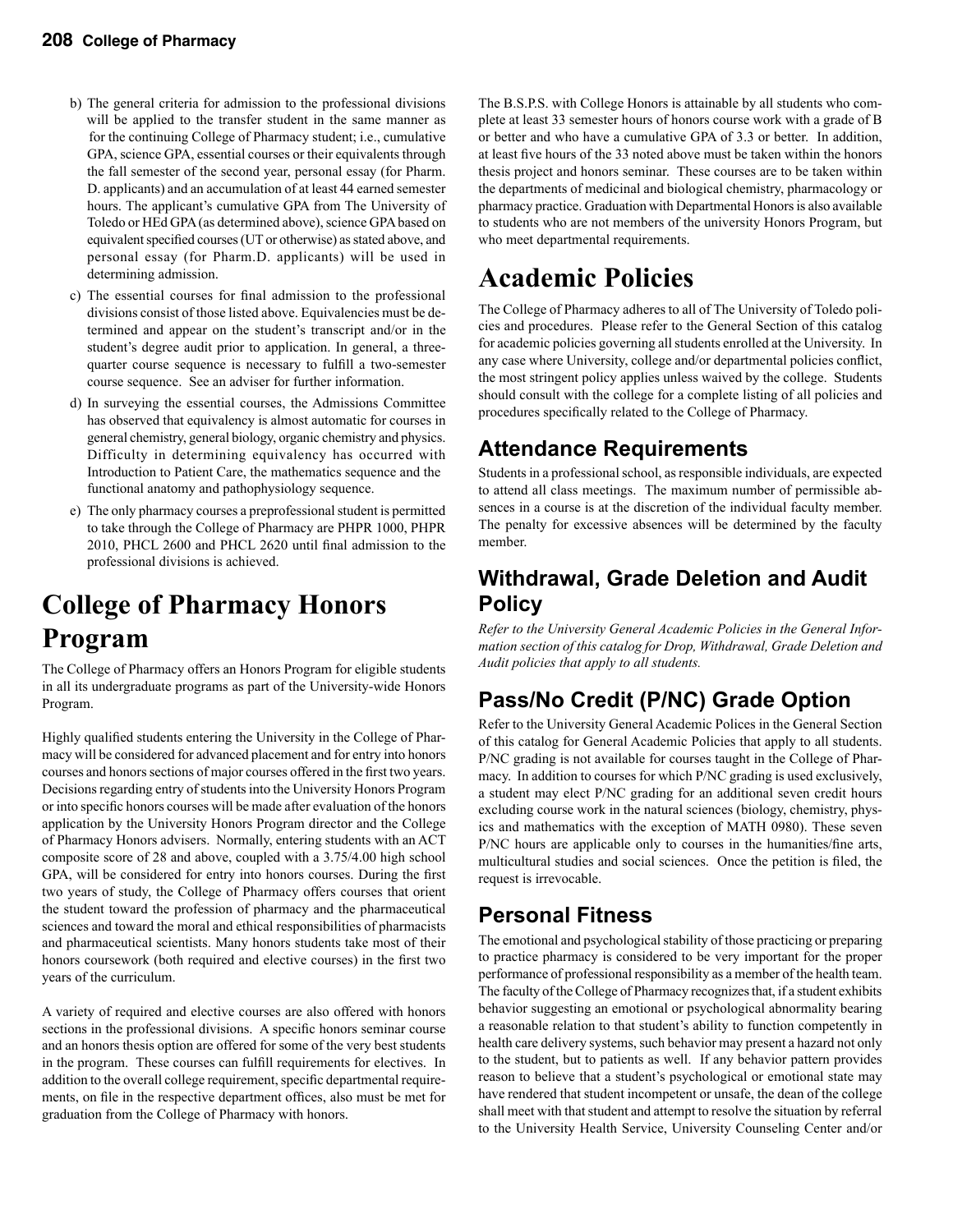withdrawal from the pharmacy program.

# **Ethical Responsibility**

The most serious offense with which pharmacy students may become involved is the misuse of and/or dependence upon dangerous drugs. The College of Pharmacy views the admitted or proven personal abuse of such drugs, their transmittal or sale to other individuals or the use of drug documents to illegally obtain controlled or legend drugs as unprofessional conduct, which may result in dismissal from the College of Pharmacy. In addition, Boards of Pharmacy may revoke the internship license and/or deny licensure for various drug offenses. Since a current internship license is necessary for entrance into the experiential rotations in the required component of the College of Pharmacy curriculum, students without an internship license will be denied admission into these classes. Drug abuse in any form and/or misuse of drug documents must be totally avoided.

## **Academic Performance Standards**

Please refer to the General Section of this catalog for General Academic Policies governing all students enrolled at the University.

For students entering into the professional division of the B.S.P.S. Pharm. D. major program:

- a) Students must maintain a cumulative pharmacy core-curriculum GPA of  $\geq$  3.0. Beginning in the first year of the professional division, students whose semester or cumulative pharmacy core curriculum (see below) GPA falls below 3.0 will be given an academic warning, and allowed one semester to restore their GPA to a semester or cumulative pharmacy core-curriculum level of  $\geq$  3.0. A student with two or more consecutive semesters with a semester or cumulative pharmacy core-curriculum GPA < 3.0 will undergo a record review by the College of Pharmacy Academic Performance Committee that may result in dismissal from the Pharm.D. program.
- b) A grade below a C (2.0) in any pharmacy core-curriculum course is unsatisfactory and will not be considered a passing grade for the course in the Pharm.D. curriculum (i.e., courses for which grades of less than a C are earned must be repeated).
- c) Grade deletion for undergraduate courses will be allowed, in accordance with the policies of The University of Toledo.

For all undergraduate students in the preprofessional division and in the professional division of the B.S.P.S., pharmacology/toxicology, medicinal and biological chemistry, pharmaceutics, and pharmacy administration majors in the College of Pharmacy:

- a) Any student who fails to achieve a semester or cumulative GPA of 2.0 or greater at the end of any semester will automatically be placed on probation.
- b) Any student who fails to achieve a semester or cumulative GPA of 1.0 or greater at the end of any semester will automatically be placed on probation, will undergo a record review by the College of Pharmacy Academic Performance Committee, and may be suspended (see section on suspension below) from the University without a preliminary probationary semester.
- c) Any student who fails to achieve a semester or cumulative GPA of 2.0 or greater for any two of three consecutive semesters in attendance will undergo a record review by the College of Pharmacy Academic Performance Committee, and may be suspended (see section on suspension below) from the University.

For students entering the post-B.S.P.S. (graduate) portion of the Pharm. D. curriculum:

- a) Students must maintain a GPA of 3.0. This GPA will be computed beginning from the first semester of the post-B.S.P.S. (graduate) coursework, and will include all graduate level courses (see below). Students whose semester or cumulative pharmacy core curriculum GPA falls below 3.0 will be given an academic warning, and allowed one semester to restore their GPA to a semester or cumulative pharmacy core-curriculum level of  $\geq 3.0$ . A student with two or more consecutive semesters with a semester or cumulative pharmacy core-curriculum GPA < 3.0 will undergo a record review by the College of Pharmacy Academic Performance Committee that may result in dismissal from the Pharm.D. program.
- b) A grade below a C (2.0) in any pharmacy core-curriculum course is unsatisfactory and will not be considered a passing grade for the course in the Pharm.D. curriculum (i.e., courses for which grades of less than a C are earned must be repeated).
- c) Grade deletion for graduate courses is not allowed by the University.

## **Suspension**

Suspension is made by the dean on advice from the College of Pharmacy Academic Performance Committee, which reviews the performance of all students periodically. Suspension is from the University. The period of suspension is at least one semester, exclusive of the summer terms. A student who is suspended must petition the dean for readmission, in writing (with a copy to the associate dean for student affairs), at least five weeks prior to the beginning of the semester to which the petition is directed. If the petition is accepted, the college will determine the conditions under which the student will be permitted to reenroll. If a student is readmitted and does not perform satisfactorily, permanent dismissal from the College of Pharmacy may result. A student who is on academic or disciplinary probation or suspension will be required to relinquish the duties of any office in the College of Pharmacy organizations until the student is in "Good Standing," as defined below.

If a student is suspended, and therefore is ineligible to attend classes in a subsequent semester, that student must drop all of the courses for that semester.

## **Good Standing**

The College of Pharmacy defines "good academic standing" in the following manner:

- a) For all preprofessional students, and professional division students in the B.S.P.S. program (pharmacology/toxicology, medicinal and biological chemistry, pharmaceutics and pharmacy administration majors): a cumulative GPA of 2.0 and a GPA of 2.0 for the semester.
- b) For all professional division students in the B.S.P.S. Pharm.D. major and all students in the graduate portion of the Pharm.D. program: a cumulative pharmacy core-curriculum GPA of 3.0 and a GPA of 3.0 for the semester.

# **Pharmacy Core-Curriculum**

Undergraduate core-curriculum courses taught in the College of Pharmacy beginning in the first year of the professional division: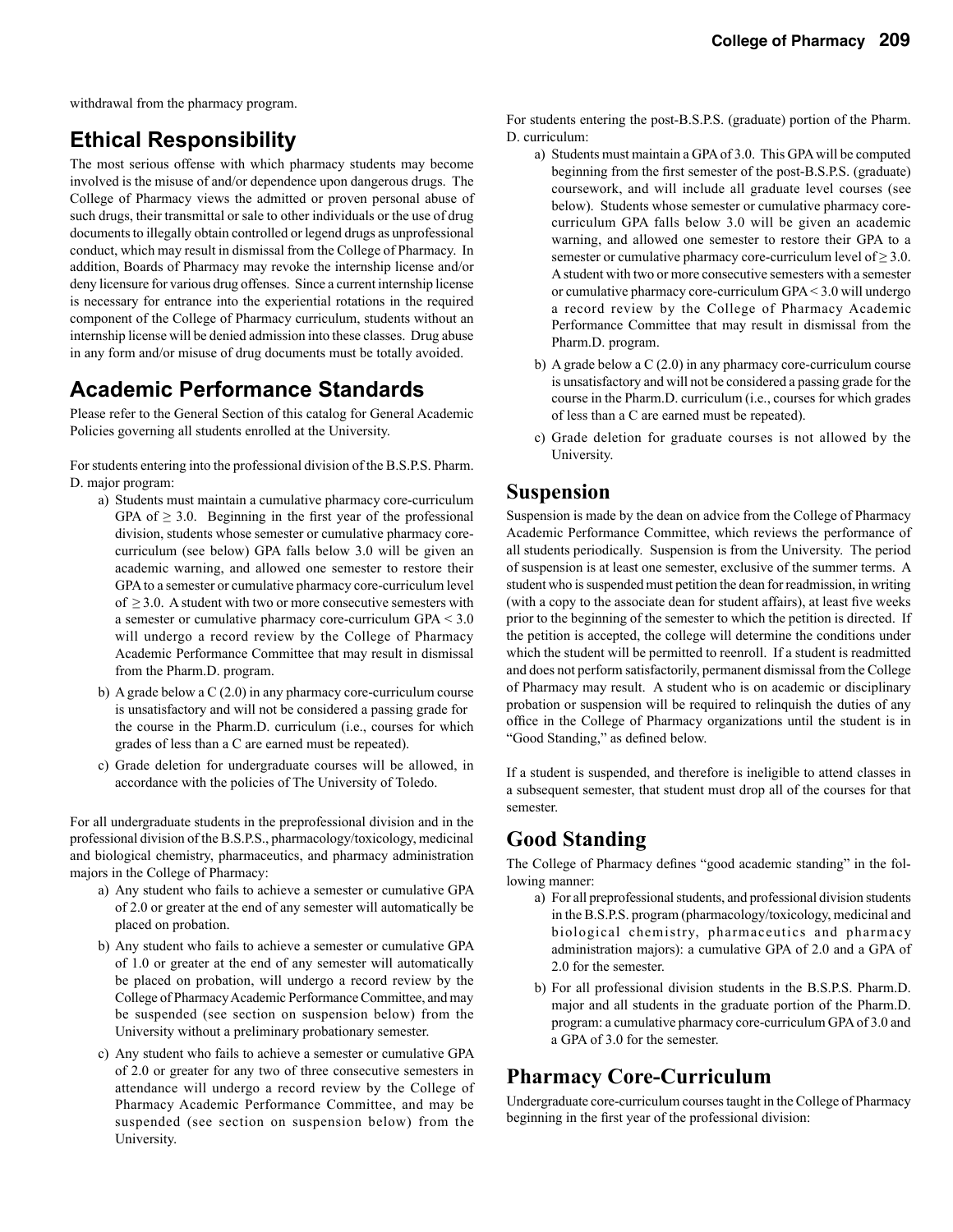| MBC        | 3310 | <b>PHPR</b> | 3010 |
|------------|------|-------------|------|
| MBC        | 3320 | <b>PHPR</b> | 3070 |
| <b>MBC</b> | 3550 | <b>PHPR</b> | 3080 |
| MBC        | 3560 | <b>PHPR</b> | 3510 |
| MBC        | 3800 | <b>PHPR</b> | 3940 |
| MBC        | 3850 | <b>PHPR</b> | 4400 |
| MBC        | 4300 | <b>PHPR</b> | 4410 |
| PHCL       | 3700 | <b>PHPR</b> | 4420 |
| PHCL       | 3720 | <b>PHPR</b> | 4430 |
| PHCL       | 4150 | <b>PHPR</b> | 4440 |
| PHCL       | 4700 | <b>PHPR</b> | 4450 |
| PHCL.      | 4720 | PHPR        | 4520 |
|            |      |             |      |

Post-B.S.P.S. (graduate) core-curriculum courses taught in the College of Pharmacy beginning in the first year of the post-B.S.P.S. (graduate) portion of the program:

| PHCL        | 5140 | <b>PHPR</b> | 6510 |  |
|-------------|------|-------------|------|--|
| <b>PHPR</b> | 6160 | PHPR        | 6550 |  |
| <b>PHPR</b> | 6210 | <b>PHPR</b> | 6610 |  |
| <b>PHPR</b> | 6230 | <b>PHPR</b> | 6940 |  |
| <b>PHPR</b> | 6240 | <b>PHPR</b> | 8260 |  |
| <b>PHPR</b> | 6250 | <b>PHPR</b> | 8390 |  |
| <b>PHPR</b> | 6370 | <b>PHPR</b> | 8470 |  |
| <b>PHPR</b> | 6380 | <b>PHPR</b> | 8480 |  |
| <b>PHPR</b> | 6420 | <b>PHPR</b> | 8500 |  |
| <b>PHPR</b> | 6430 | <b>PHPR</b> | 8620 |  |
| <b>PHPR</b> | 6440 | <b>PHPR</b> | 8630 |  |
| <b>PHPR</b> | 6490 |             |      |  |

# **Experiential Performance Standards**

Any student who fails to pass a single clerkship rotation or is dismissed from a single clerkship rotation (for reasons other than an action detrimental to patient care and/or to the clinical service) will be placed on academic probation immediately upon completion or dismissal from the rotation. The student will continue on academic probation for the duration of his/her clerkship rotation experience.

Any student on probation who fails to pass a clerkship rotation or is dismissed from a clerkship rotation will be immediately removed from the clerkship program, receive a record review by the Academic Performance Committee, and be subject to dismissal from the doctor of pharmacy program. All previously scheduled clerkship sites will become available for other clerkship students.

If the situation leading to the dismissal of a student from a clerkship rotation is related to an action that is detrimental to patient care and/or the clinical service, the student will be immediately removed from the clerkship program. The Academic Performance Committee will review the situation and the student may be subject to dismissal from the doctor of pharmacy program. All previously scheduled clerkship sites will become available for other clerkship students.

Actions that are subject to dismissal are outlined in the Experiential Dismissal Policy.

# **Experiential Dismissal Policy**

Pharmacy students may be dismissed from a clerkship site at any time during the rotation by the clerkship site and/or preceptor through the initiation of the dismissal procedure described below.

## **Actions Subject to Dismissal**

Following are circumstances or actions under which clerkship students may be dismissed using the dismissal procedure described below:

- \* Failure to adhere to clerkship site policy and/or procedure.
- \* Failure to adhere to UT clerkship program policy and/or procedure.
- \* Failure to meet a UT clerkship program requirement.
- \* Blatantly unacceptable or continuously unacceptable clerkship program performance.
- \* Mistreatment of University of Toledo and/or clerkship site employees.
- \* The performance of an action that is detrimental to the care of a patient.
- \* The performance of an action that is detrimental to the clinical service provided by the site and/or preceptor.

## **Dismissal Procedure**

When a circumstance or action that is determined to be grounds for dismissal occurs, the clerkship preceptor will inform the student and director of experiential programs of the situation. The situation will then be handled as follows:

- a) If the situation is related to failure to meet a requirement, failure to follow policy or procedure, improper behavior or inadequate clerkship performance, the student will be given a specific outline by the clerkship preceptor as to how his/her performance must improve and/or meet expectations within five class days. A copy of this outline will be sent to the director of experiential programs. If after five class days such performance has not been achieved, the student will be removed from the clerkship site and will receive either a grade of U or IN as determined by the director of experiential programs.
- b) If the situation is related to an action that is detrimental to patient care and/or to the clinical service, upon discussion of the situation between the clerkship preceptor and clinical coordinator, the student shall be subject to immediate removal from the clerkship site and shall receive a grade of U.

If a student has any question over the handling of his/her dismissal procedure by the director of experiential programs and/or preceptor, he/she should contact the chair of the department of pharmacy practice.

## **Student Grievances**

Student complaints specifically related to Accreditation Council for Pharmacy Education (ACPE) standards should be submitted on the appropriate form to the College of Pharmacy Office of Student Affairs (WO 1227). Forms and a copy of the ACPE Standards are available in the Office of Student Affairs. Students can also find the ACPE Standards at the following Web site: *http://www.acpe-accredit.org/standards/default.asp*.

Administrators responsible for review and response to specific ACPE standards for accreditation are the following:

Standards for curriculum (standards 8-14) - assistant dean for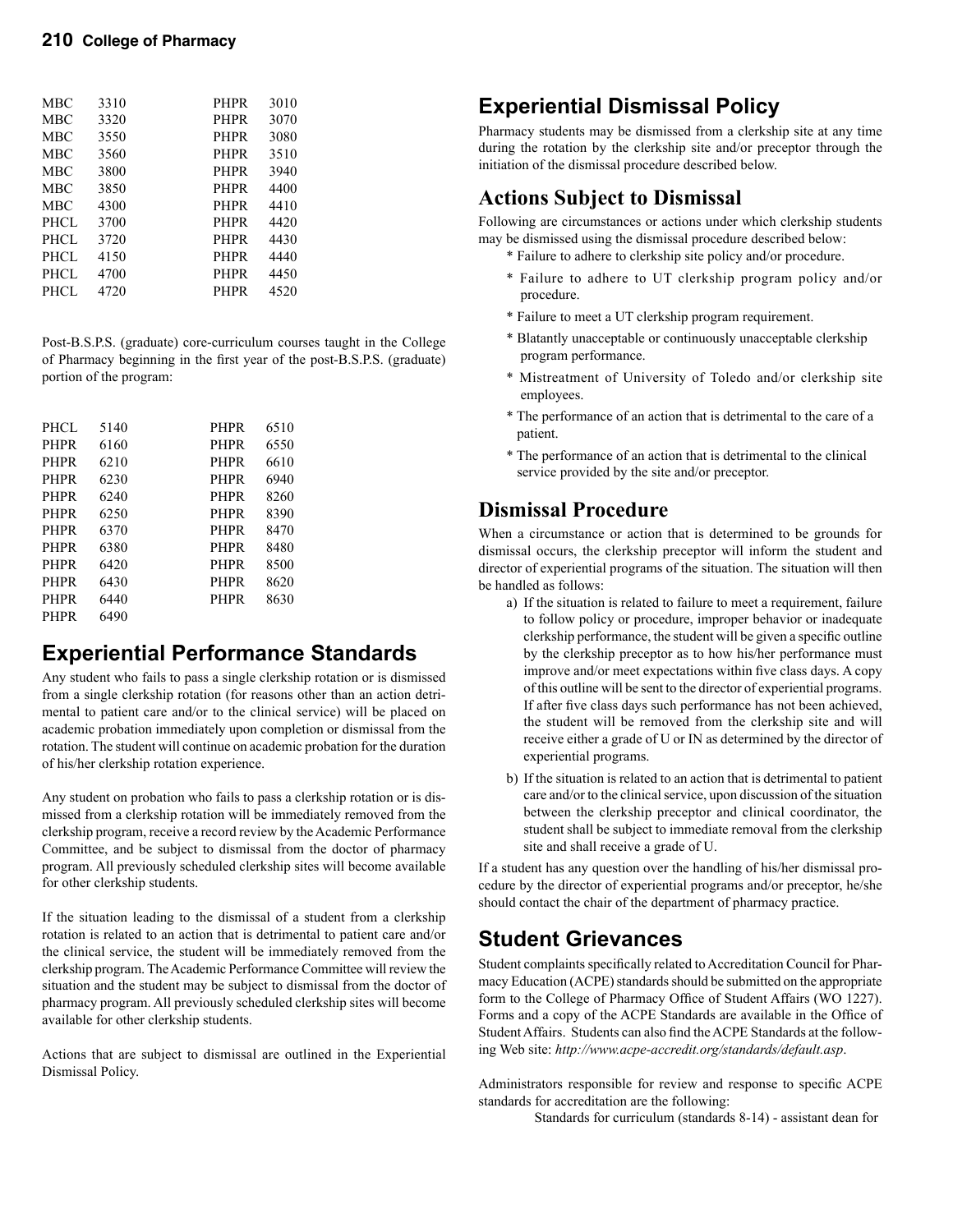academic affairs

 Standards for students (standards 15-22) - associate dean for student affairs

 All other standards (if applicable) - associate dean for student affairs

Student issues or complaints regarding specific courses should be resolved via discussion with the course instructor. If further resolution is required, the department chair should be consulted. Refer to the Academic Grievance section in the General Section of this catalog for further information.

## **College Level Examination Program Credit (CLEP)**

The College of Pharmacy grants up to a maximum of 30 semester CLEP credits. Credits earned in the natural sciences and mathematics section of the CLEP examination will count toward the degree as free electives but do not replace the requirement for any specific course in biology, chemistry, physics or mathematics. Credits earned in the humanities and social sciences examination will count only toward meeting the additional humanities and social science requirements.

## **Credit by Exam**

*Refer to the General Section of this catalog for Credit by Exam policies that apply to all students.*

## **Criteria for Class Standing**

**Year Criteria**

First Earned less than 30 semester hours.

- Second Earned at least 30 semester hours, have a HEd GPA (as previously defined) of 2.5 or greater (based on the point average scale of  $A = 4.0$ ) and enrolled for or completed organic chemistry, physics and functional anatomy and pathophysiology.
- Third Earned at least 63 semester hours and officially accepted into the professional division.

Note: The student is responsible for the correct selection of the program of study each semester and for the fulfillment of the requirements given here. Although advisers will assist wherever possible, the final responsibility rests with the student. The College of Pharmacy reserves the right to change its policies and procedures at any time. These changes will be binding on the date they are approved by faculty action. Courses taken at other colleges of pharmacy will not substitute for professional division courses. The only pharmacy courses a preprofessional student is permitted to take through the College of Pharmacy are PHPR 1000, PHPR 2010, PHCL 2600 and PHCL 2620. Only students admitted to the professional division will be allowed to take 3000- or 4000- level courses in the college.

# **Degree Requirements**

## **Bachelor of Science in Pharmaceutical Sciences Degree Requirements**

In response to the increasing demand for scientists, researchers, administrators, and professional sales representatives in the pharmaceutical fields, The University of Toledo College of Pharmacy offers the bachelor of science in pharmaceutical sciences (B.S.P.S.) degree program as one of the first in Ohio and one of the few in the nation. The bachelor of science in pharmaceutical sciences degree is a four-year baccalaureate program. Pharmaceutical sciences represent the collective basic sciences that underlie pharmacy. There are four majors under this degree program: medicinal and biological chemistry, pharmacology/toxicology, pharmaceutics and pharmacy administration.

This degree program is designed for students who wish to pursue careers related to the pharmaceutical industry, pharmaceutical science and research, pharmaceutical administration and sales, the biomedical industry, forensic science, as well as health care administration. It also prepares students to pursue medical school, law school or graduate studies. It does not prepare or qualify students for state board licensure in the practice of pharmacy. The degree that prepares students for professional practice and licensure is the doctor of pharmacy (Pharm.D.) degree.

## **General Program Requirements**

A total of 132 semester hours are required for graduation with all the B.S.P.S. - non-Pharm.D. majors.

## **Preprofessional Division Requirements**

In the preprofessional division, the first two years of the B.S.P.S program, students will be broadly trained in the arts, humanities and social sciences, although the natural sciences will receive emphasis. The curriculum of the preprofessional division of the College of Pharmacy is the same for the Pharm.D. and the B.S.P.S. degrees.

### **First Year**

| <b>First Semester</b> |      |  |
|-----------------------|------|--|
| BIOL 2150             |      |  |
| BIOL 2160             |      |  |
| CHEM                  | 1230 |  |
| <b>CHEM</b>           | 1280 |  |
| MATH 1750             |      |  |
| PHPR 1000             |      |  |
|                       |      |  |

#### *Second Semester*

| BIOL 2170 |      |  |
|-----------|------|--|
| BIOL      | 2180 |  |
| CHEM 1240 |      |  |
| CHEM 1290 |      |  |
| MATH 1760 |      |  |
|           |      |  |

### **Second Year**

| <b>First Semester</b> |      |  |
|-----------------------|------|--|
| $CHEM$ 2410           |      |  |
| CHEM                  | 2460 |  |
| PHCL                  | 2600 |  |
| <b>PHPR</b>           | 2010 |  |
| PHYS                  | 1750 |  |
|                       |      |  |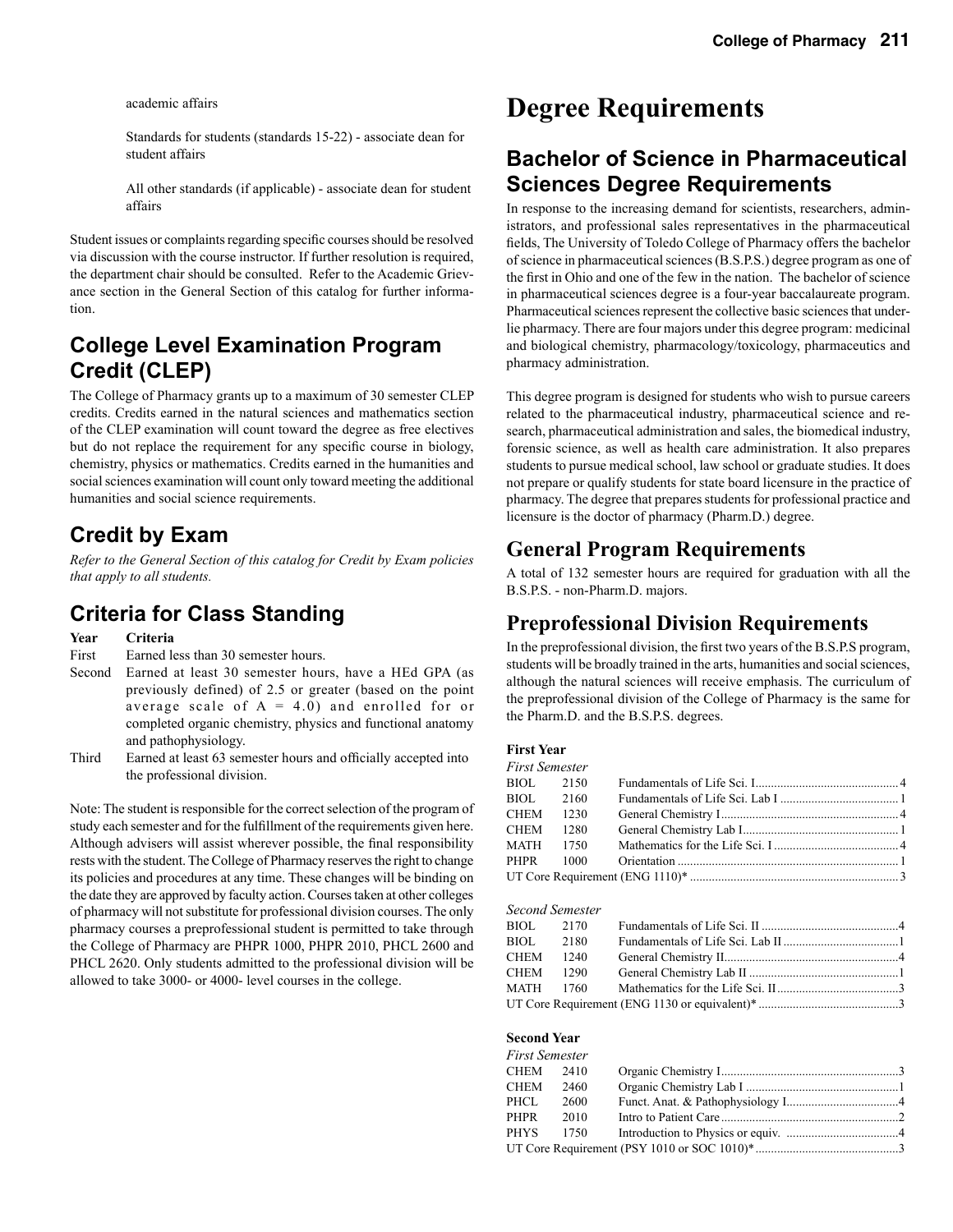| <b>Second Semester</b> |  |  |  |  |  |
|------------------------|--|--|--|--|--|
| CHEM 2420              |  |  |  |  |  |
| CHEM 2470              |  |  |  |  |  |
| PHCL 2620              |  |  |  |  |  |
|                        |  |  |  |  |  |
|                        |  |  |  |  |  |
|                        |  |  |  |  |  |

\* Suggested sequence

\*\* Select a course that will simultaneously fulfill a UT Multicultural Studies Core Curriculum requirement.

## **B.S.P.S. Professional Division Requirements**

In the professional division of the B.S.P.S. degree program, the last two years of the program, advanced courses of study and a practicum in each major lead to a unique concentration in the pharmaceutical fields. Admission requirements are listed under General Criteria for Admission to the professional divisions.

## **Medicinal and Biological Chemistry (MBC) Major**

*Medicinal and Biological Chemistry* is an interdisciplinary science. This major focuses on synthetic organic chemistry, biochemistry, molecular biology, biotechnology, pharmacology and pharmaceutical chemistry underlying the design, synthesis and development of drugs.

*Career Opportunities:* Professional chemists are in demand in industry, education, business, research organizations and the public sector. Students graduating from this major will be ideal for a variety of careers, such as drug analysts, research chemists, technical writers, sales representatives, biochemistry technical officers and forensic scientists. Employers include large and small pharmaceutical companies, biotechnology companies, hospital laboratories, government laboratories and the chemical industry. The broad base on which the major is structured does not limit employment to pharmaceutical or biotechnology options and also allows students to compete for positions requiring a knowledge of chemistry, such as in the petrochemical industry, wine industry, polymer industry, paint industry, etc. Graduates are also able to move on to graduate programs in the field, medical school or other professional schools.

## **MBC Professional Division Curriculum**

### **Third Year**

| <b>First Semester</b> |      |  |
|-----------------------|------|--|
| MBC                   | 3310 |  |
| MBC                   | 3550 |  |
|                       |      |  |
|                       |      |  |
|                       |      |  |

|          | <b>Second Semester</b> |  |
|----------|------------------------|--|
| MBC      | 3320                   |  |
| MBC 3560 |                        |  |
| PHCL     | 3720                   |  |
|          |                        |  |
|          |                        |  |
|          |                        |  |
|          |                        |  |

#### **Fourth Year**

|       | <b>First Semester</b> |  |
|-------|-----------------------|--|
| MBC . | 4710                  |  |
| MBC.  | 4720                  |  |

#### *Second Semester*

| MBC | 4780 |  |
|-----|------|--|
|     |      |  |

- <sup>1</sup> Electives to be chosen with faculty adviser from the MBC Electives list.
- 2 Practicum can, as an alternative, be taken in the summer before the fourth year, allowing the student to graduate a semester earlier. If the practicum is taken in the fall of the 4th year, the listed courses will be taken in the spring. The practi cum sites require students to have an average GPA of 3.0 in all chemistry courses (CHEM and MBC).
- \* Suggested sequence

## **MBC Electives**

A total of 25 hours of course work must be selected from the list of elective courses below.

| BIOL        | 3010 |                                                 |  |
|-------------|------|-------------------------------------------------|--|
| BIOL        | 3020 |                                                 |  |
| BIOL        | 3030 |                                                 |  |
| BIOL        | 3040 |                                                 |  |
| BIOL        | 4010 |                                                 |  |
| BIOL        | 4030 |                                                 |  |
| BIOL        | 4050 |                                                 |  |
| BIOL        | 4110 |                                                 |  |
| BIOL        | 4330 |                                                 |  |
| CHEM        | 3310 |                                                 |  |
| CHEM        | 3360 |                                                 |  |
| CHEM        | 3610 |                                                 |  |
| CHEM        | 3710 | Physical Chemistry for the Biosciences I 3      |  |
| CHEM        | 3720 | Physical Chemistry for the Biosciences II3      |  |
| CHEM        | 3730 |                                                 |  |
| CHEM        | 3740 |                                                 |  |
| CHEM        | 3860 |                                                 |  |
| CHEM        | 3870 |                                                 |  |
| <b>CHEM</b> | 4300 |                                                 |  |
| CHEM        | 4620 |                                                 |  |
| CHEM        | 4880 |                                                 |  |
| CHEM        | 4980 |                                                 |  |
| MBC         | 3800 |                                                 |  |
| мвс         | 3880 | Medicinal & Biological Chem. Lab 1-4            |  |
| MBC         | 4300 |                                                 |  |
| мвс         | 4420 |                                                 |  |
| мвс         | 4430 |                                                 |  |
| мвс         | 4450 |                                                 |  |
| MBC         | 4470 |                                                 |  |
| мвс         | 4480 | Chemical Defense Mechanisms in Plants2          |  |
| мвс         | 4710 |                                                 |  |
| мвс         | 4720 |                                                 |  |
| MBC         | 4760 |                                                 |  |
| мвс         | 4770 | Molecular Modeling in Drug Design3              |  |
| MBC         | 4800 | Quantitative Structure Activity Relationships 2 |  |
| мвс         | 4850 | Adv. Immunology & Tissue Culture Lab 1-10       |  |
| MBC         | 4870 |                                                 |  |
| мвс         | 4880 |                                                 |  |
| MBC         | 4900 | Hnrs Seminar in Medic/Bio. Chem.  1-3           |  |
| мвс         | 4910 |                                                 |  |
| мвс         | 4950 |                                                 |  |
| мвс         | 4950 | Research in Medicinal Chemistry - Honors 6-8    |  |
| мвс         | 4960 |                                                 |  |
| MBC         | 4980 |                                                 |  |
|             |      |                                                 |  |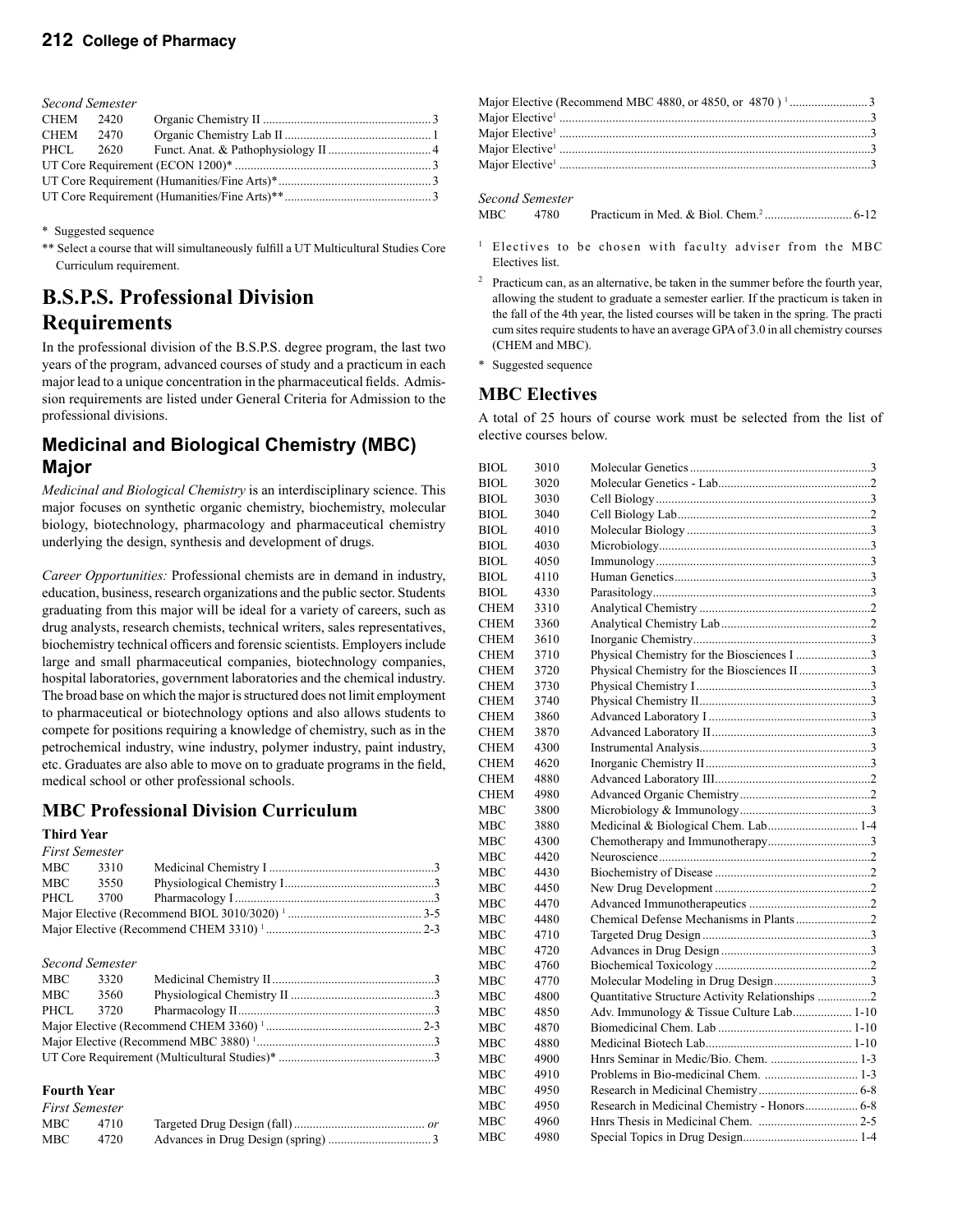| PHCL  | 4140 |  |
|-------|------|--|
| PHCL  | 4150 |  |
| PHCL  | 4700 |  |
| PHCL  | 4720 |  |
| PHCL  | 4730 |  |
| PHCL  | 4750 |  |
| PHCL. | 4760 |  |
| PHCL  | 4770 |  |
| PHCL  | 4800 |  |
| PHCL  | 4850 |  |
|       |      |  |

## **Pharmaceutics (PHAR) Major**

*Pharmaceutics* is a multidisciplinary applied science that studies the physical and chemical attributes of drugs. It places a strong emphasis on the design and evaluation of drug delivery systems and dosage forms and also on the understanding and control of the factors influencing clinical response to drug therapy.

*Career Opportunities:* The breadth and depth of the program prepare students for a wide range of career opportunities. Graduates can work as drug analysts, manufacturing/production technologists, quality control inspectors, technical writers, sales representatives and research associates in the pharmaceutical industry, cosmetic industry, hospitals and university settings. Graduates can also move on to graduate studies in the field, medical school or other professional school.

## **PHAR Professional Division Curriculum**

#### **Third Year**

| <b>First Semester</b> |      |  |
|-----------------------|------|--|
| MBC .                 | 3310 |  |
| MBC .                 | 3550 |  |
| PHCL                  | 3700 |  |
| <b>PHPR</b>           | 3010 |  |
| PHPR                  | 3070 |  |

|             | <b>Second Semester</b> |  |
|-------------|------------------------|--|
| MBC         | 3320                   |  |
| MBC         | 3560                   |  |
| MBC         | 3800                   |  |
| PHCL        | 3720                   |  |
| <b>PHPR</b> | 3080                   |  |

|             |      | Summer between Third and Fourth Year |  |
|-------------|------|--------------------------------------|--|
| <b>PHPR</b> | 4880 |                                      |  |

#### **Fourth Year**

| <b>First Semester</b> |           |  |
|-----------------------|-----------|--|
| CHEM 3310             |           |  |
|                       | PHCL 4150 |  |
|                       |           |  |
|                       |           |  |
|                       |           |  |

#### *Second Semester*

| BIOL                           | 3030 |  |
|--------------------------------|------|--|
| BIOL.                          | 3040 |  |
| <b>CHEM</b>                    | 3360 |  |
| PHCL 4720                      |      |  |
| General Electives <sup>2</sup> |      |  |

<sup>1</sup> To be chosen from the Pharmaceutics Electives list below.

2 To be chosen from the General Electives list below.

\* Suggested sequence

### **PHAR Electives**

#### **Pharmaceutics Electives (at least 2 hours)**

| <b>PHPR</b> | 4010 |                                      |  |
|-------------|------|--------------------------------------|--|
| <b>PHPR</b> | 4250 |                                      |  |
| <b>PHPR</b> | 4680 |                                      |  |
| PHPR        | 4690 |                                      |  |
| PHPR        | 4710 |                                      |  |
| PHPR        | 4720 |                                      |  |
| PHPR        | 4900 |                                      |  |
| PHPR        | 4910 |                                      |  |
| PHPR        | 4960 |                                      |  |
|             |      | General Electives (at least 2 hours) |  |
| BIOL        | 3010 |                                      |  |
| BIOL        | 3020 |                                      |  |
| BIOL        | 4110 |                                      |  |
| BIOL        | 4330 |                                      |  |
| CHEM        | 3710 |                                      |  |
| CHEM        | 3720 |                                      |  |
| CHEM        | 3730 |                                      |  |
| CHEM        | 3740 |                                      |  |
| CHEM        | 4300 |                                      |  |
| CHEM        | 4880 |                                      |  |
| ECON        | 4750 |                                      |  |
| MBC         | 4390 |                                      |  |
| MBC         | 4450 |                                      |  |
| PHCL.       | 4140 |                                      |  |
| PHCL        | 4850 |                                      |  |
|             |      |                                      |  |

\*Taught every other year for those undergraduates not planning to apply to UT's industrial pharmacy graduate program.

## **Pharmacology/Toxicology Major (PTOX) Major**

*Pharmacology and Toxicology* are biomedical sciences that study how to develop safe, effective drugs and prevent the harmful effects of chemicals. Pharmacology focuses on the way drugs interact with various living systems, including the properties, effects and mechanisms of drug action. Toxicology focuses on the interaction of toxic compounds in the body, including exposure assessment, dose response assessment and hazard identification.

*Career Opportunities:* This major prepares students to work as a pharmacologist and toxicologist in the biomedical industry, pharmaceutical industry, nutritional industries, environmental conservation and pollution control, scientific civil service, governmental agencies, forensic sciences and research institutes. Graduates can also work as sales representatives or move on to graduate studies in the field, medicine, veterinary medicine and in most biomedical fields.

## **PTOX Professional Division Curriculum**

### **Third Year**

| First Semester |          |  |
|----------------|----------|--|
| MBC 3310       |          |  |
|                | MBC 3550 |  |
|                |          |  |
|                |          |  |
|                |          |  |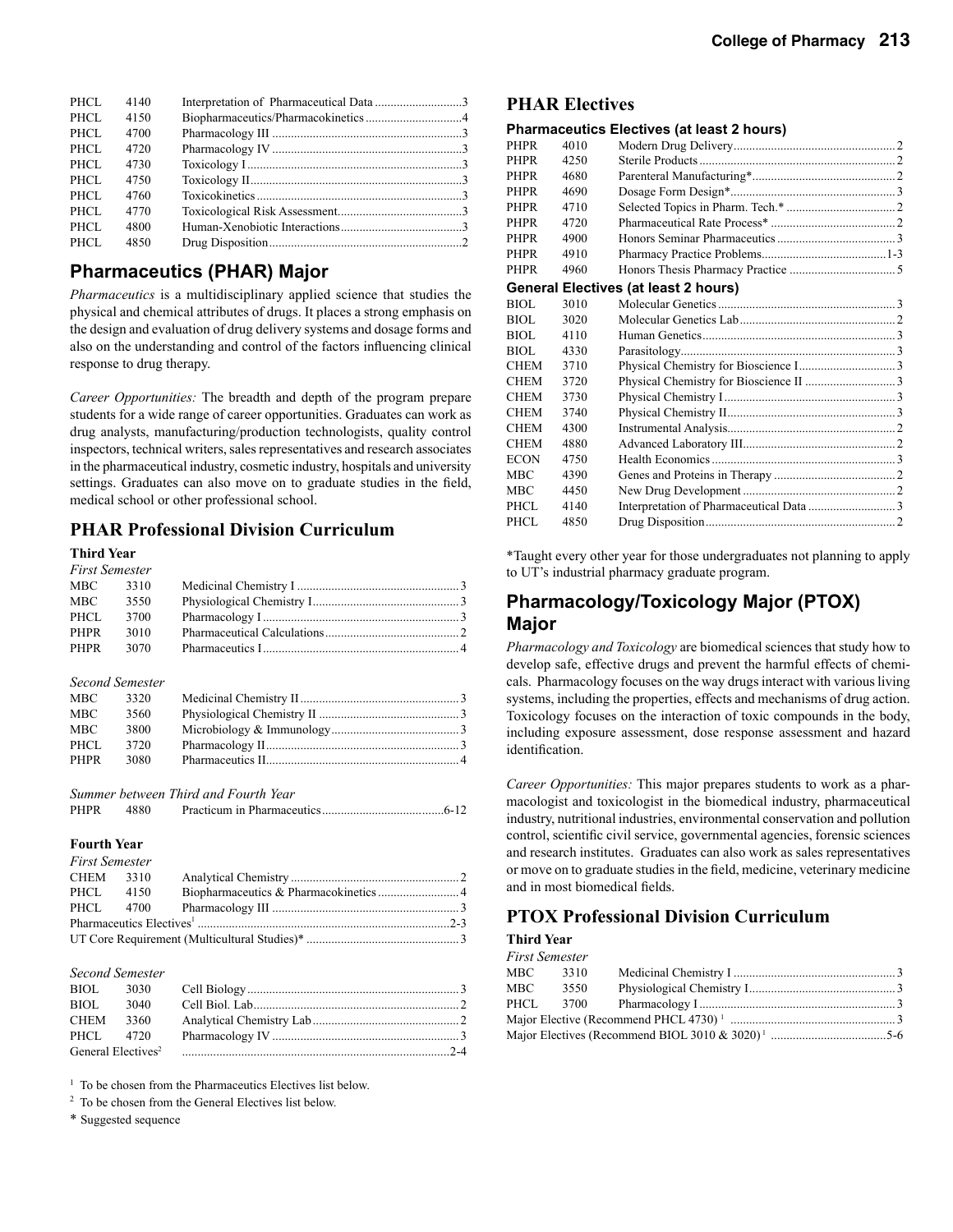| <b>Second Semester</b> |      |  |  |  |  |
|------------------------|------|--|--|--|--|
| MBC                    | 3320 |  |  |  |  |
| MBC                    | 3560 |  |  |  |  |
| PHCL                   | 3720 |  |  |  |  |
| PHCL                   | 3810 |  |  |  |  |
|                        |      |  |  |  |  |
|                        |      |  |  |  |  |

#### **Fourth Year**

| <b>First Semester</b> |      |  |  |
|-----------------------|------|--|--|
| MBC 4710              |      |  |  |
| MBC 4720              |      |  |  |
| PHCL                  | 4700 |  |  |
|                       |      |  |  |
|                       |      |  |  |
|                       |      |  |  |
|                       |      |  |  |

*Second Semester*

PHCL 4780 Practicum in Pharmacology/Toxicology3 ...................6-12

<sup>1</sup> To be chosen with faculty adviser from the PTOX Electives list.

2 Required for practicum and only offered in spring.

<sup>3</sup> If the practicum is completed in the summer before the 4th year, student can graduate a semester earlier.

\* Suggested sequence

## **PTOX Electives**

A total of 24 hours of course work must be selected from the list of elective courses below.

| BIOL        | 3010 |                                                  |  |
|-------------|------|--------------------------------------------------|--|
| <b>BIOL</b> | 3020 |                                                  |  |
| BIOL        | 3030 |                                                  |  |
| BIOL        | 3040 |                                                  |  |
| BIOL.       | 4010 |                                                  |  |
| BIOL        | 4030 |                                                  |  |
| BIOL        | 4050 |                                                  |  |
| BIOL        | 4110 |                                                  |  |
| BIOL        | 4330 |                                                  |  |
| <b>CHEM</b> | 3310 |                                                  |  |
| <b>CHEM</b> | 3360 |                                                  |  |
| <b>CHEM</b> | 3710 |                                                  |  |
| <b>CHEM</b> | 3720 |                                                  |  |
| <b>CHEM</b> | 3730 |                                                  |  |
| <b>CHEM</b> | 3740 |                                                  |  |
| <b>CHEM</b> | 4300 |                                                  |  |
| <b>CHEM</b> | 4880 |                                                  |  |
| MBC         | 3800 |                                                  |  |
| MBC         | 4300 |                                                  |  |
| <b>MBC</b>  | 4340 |                                                  |  |
| <b>MBC</b>  | 4410 |                                                  |  |
| <b>MBC</b>  | 4420 |                                                  |  |
| MBC         | 4430 |                                                  |  |
| <b>MBC</b>  | 4450 |                                                  |  |
| <b>MBC</b>  | 4470 |                                                  |  |
| <b>MBC</b>  | 4480 |                                                  |  |
| MBC         | 4710 |                                                  |  |
| MBC         | 4720 |                                                  |  |
| <b>MBC</b>  | 4760 |                                                  |  |
| <b>MBC</b>  | 4770 |                                                  |  |
| <b>MBC</b>  | 4800 | Quantitative Structure Activity Relationships  2 |  |
| <b>MBC</b>  | 4880 |                                                  |  |
| <b>MBC</b>  | 4980 |                                                  |  |
| PHCL        | 4140 |                                                  |  |
|             |      |                                                  |  |

| PHCL. | 4150 |  |
|-------|------|--|
| PHCL  | 4300 |  |
| PHCL  | 4710 |  |
| PHCL. | 4720 |  |
| PHCL  | 4730 |  |
| PHCL  | 4750 |  |
| PHCL. | 4760 |  |
| PHCL. | 4770 |  |
| PHCL  | 4800 |  |
| PHCL. | 4850 |  |
| PHCL  | 4900 |  |
| PHCL. | 4910 |  |
| PHCL  | 4960 |  |
|       |      |  |

## **Pharmacy Administration (PHAM) Major**

*Pharmacy Administration* focuses on the corporate and managerial aspects of the pharmacy profession. Students earn a minor in business administration, or professional sales, or both in addition to the B.S.P.S. degree. The business minor options under this major are: business administration minor option; professional sales minor option; business administration minor and professional sales minor option; business administration minor and M.B.A. track option; and professional sales/business administration minors and M.B.A. track option. With one year of additional graduate study, students in the two M.B.A. track options could receive a master of business administration degree.

*Career Opportunities*: Pharmaceutical sales is one of the fastest growing careers in the country. The pharmacy administration major prepares students for careers in pharmaceutical sales, and management positions in the pharmaceutical industry, corporate and retail pharmacy offices, pharmacy education, government agencies and health care administration. Students are encouraged to pursue graduate studies in business or pharmacy administration.

## **PHAM Professional Division Curriculum:**

There are five options for this major.

## **Business Administration Minor Option**

### **Third Year**

| <b>First Semester</b> |                 |                                      |  |  |
|-----------------------|-----------------|--------------------------------------|--|--|
|                       |                 |                                      |  |  |
|                       |                 |                                      |  |  |
| <b>ECON</b>           | 1150            |                                      |  |  |
| MBC .                 | 3310            |                                      |  |  |
| MBC.                  | 3550            |                                      |  |  |
| PHCL                  | 3700            |                                      |  |  |
|                       | Second Semester |                                      |  |  |
| <b>BUAD</b>           | 2040            |                                      |  |  |
| <b>BUAD</b>           | 3010            |                                      |  |  |
| MBC                   | 3320            |                                      |  |  |
| <b>MBC</b>            | 3560            |                                      |  |  |
| PHCL                  | 3720            |                                      |  |  |
|                       |                 | Summer between Third and Fourth Year |  |  |
| <b>PHPR</b>           | 4780            |                                      |  |  |
| <b>Fourth Year</b>    |                 |                                      |  |  |
| <b>First Semester</b> |                 |                                      |  |  |
| <b>BUAD</b>           | 2050            |                                      |  |  |
| <b>BUAD</b>           | 3030            |                                      |  |  |
| <b>BUAD</b>           | 3040            |                                      |  |  |
| PHCL                  | 4700            |                                      |  |  |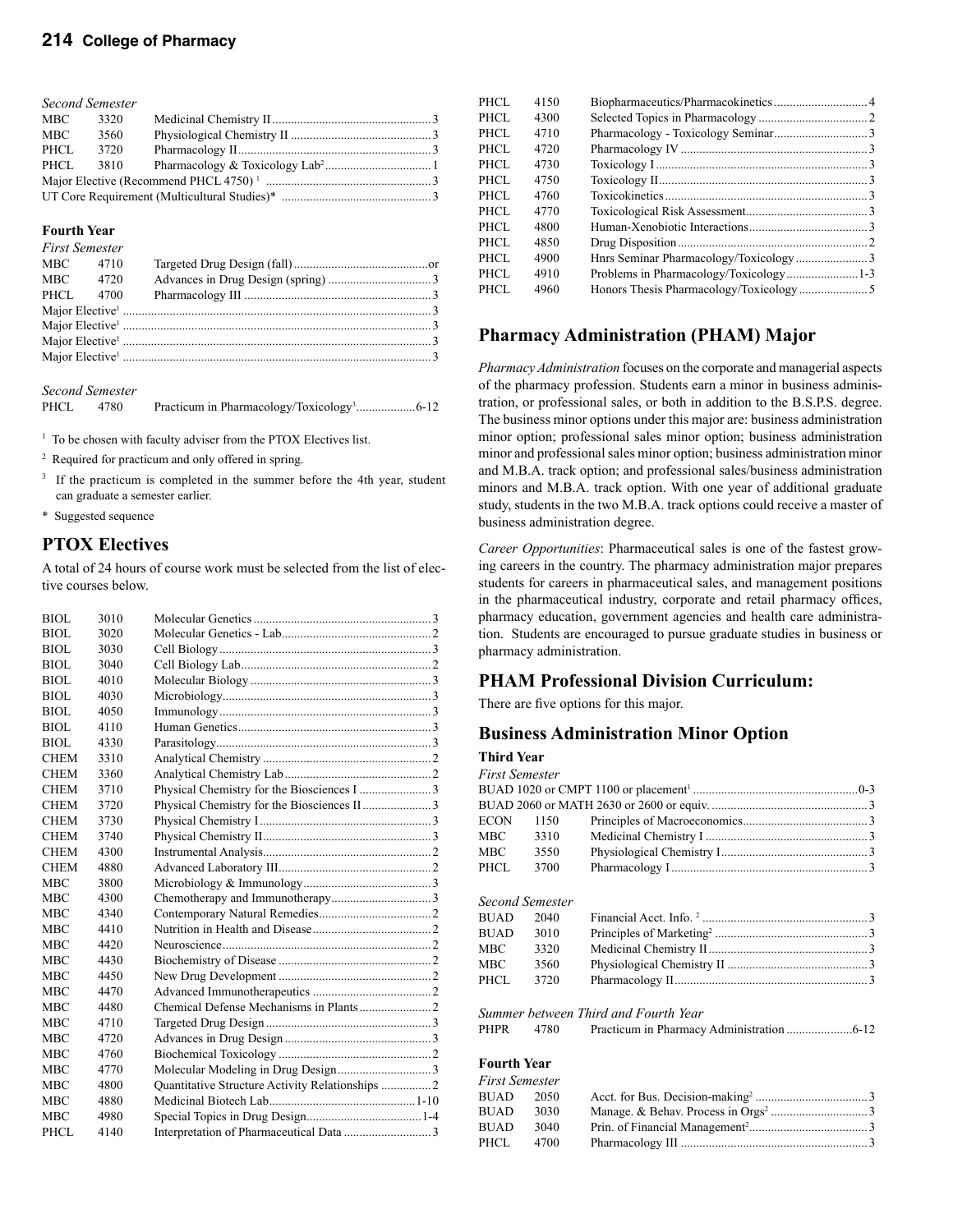| Second Semester |  |
|-----------------|--|
|                 |  |
|                 |  |
|                 |  |
|                 |  |

<sup>1</sup> This requirement will be waived with a passing score on the Microcomputer Placement test, which is available at www.business.utoledo.edu.

- $^{2}$  A grade of C or higher is required for the minor.
- <sup>3</sup> PHPR 4520, MKTG 3880 or MKTG 4540 may be taken as an alternative.
- 4 Choose from business administration minor requirements listed by the College of Business Administration.
- \* Suggested sequence

## **Professional Sales Minor Option**

### **Third Year**

#### *First Semester*

| <b>ECON</b> | - 1150 - |  |
|-------------|----------|--|
| MBC         | 3310     |  |
| MBC         | 3550     |  |
| PHCL        | 3700     |  |

#### *Second Semester*

| <b>BUAD</b> | 2040 |  |
|-------------|------|--|
| <b>BUAD</b> | 3010 |  |
| MBC.        | 3320 |  |
| MBC         | 3560 |  |
| PHCL        | 3720 |  |

#### *Summer between Third and Fourth Year*

| <b>PHPR</b> | 4780 |  |
|-------------|------|--|
|             |      |  |

#### **Fourth Year**

| <b>First Semester</b> |      |  |
|-----------------------|------|--|
| <b>BUAD</b> 2050      |      |  |
| BUAD                  | 3030 |  |
| PHCL                  | 4700 |  |
| <b>PSLS</b>           | 3440 |  |
| <b>PSLS</b>           | 3450 |  |

#### *Second Semester*

| <b>BUAD</b> | 3040 |  |
|-------------|------|--|
| PHPR        | 4550 |  |
| PSLS        | 3080 |  |
| <b>PSLS</b> | 4710 |  |
| <b>PSLS</b> | 4740 |  |
|             |      |  |

<sup>1</sup> A grade of C or higher is required for the minor.

<sup>2</sup> PHPR 4520, MKTG 3880 or MKTG 4540 may be taken as an alternative.

\* Suggested sequence

## **Business Administration Minor and Professional Sales Minor Option**

#### **Third Year**

#### *First Semester*

| CMPT 1100   |      |  |
|-------------|------|--|
| <b>ECON</b> | 1150 |  |
| MBC         | 3310 |  |
| MBC         | 3550 |  |
| PHCL        | 3700 |  |
|             |      |  |

| <b>Second Semester</b> |      |  |
|------------------------|------|--|
| <b>BUAD</b>            | 2040 |  |
| <b>BUAD</b>            | 3010 |  |
| MBC                    | 3320 |  |
| MBC                    | 3560 |  |
| PHCL                   | 3720 |  |
|                        |      |  |

#### *Summer between Third and Fourth Year*

| PHPR<br>4780 |  |
|--------------|--|
|--------------|--|

#### **Fourth Year** *First Semester*

| i u si ochicsici |       |  |
|------------------|-------|--|
| BUAD             | -2050 |  |
| BUAD             | 3030  |  |
| PHCL             | 4700  |  |
| PSLS             | 3440  |  |
| <b>PSLS</b>      | 3450  |  |
|                  |       |  |

| Second Semester |      |  |
|-----------------|------|--|
| BUAD 3040       |      |  |
| PHPR            | 4550 |  |
| PSLS            | 3080 |  |
| <b>PSLS</b>     | 4710 |  |
| <b>PSLS</b>     | 4740 |  |
|                 |      |  |

- <sup>1</sup> This requirement will be waived with a passing score on the Microcomputer Placement test, which is available at www.business.utoledo.edu.
- $2$  A grade of C or higher is required for the minors.
- <sup>3</sup> PHPR 4520, MKTG 3880 or MKTG 4540 may be taken as an alternative.
- <sup>4</sup> If IBUS 3150 is not taken for non-western multicultural studies, students should take BUAD 2070 for the double minors.
- \* Suggested sequence

## **Business Administration Minor & M.B.A. Track Option1**

#### **Third Year**

| <b>First Semester</b> |                 |                                      |  |
|-----------------------|-----------------|--------------------------------------|--|
|                       |                 |                                      |  |
| <b>BUAD</b>           | 3030            |                                      |  |
| <b>ECON</b>           | 1150            |                                      |  |
| <b>MBC</b>            | 3310            |                                      |  |
| MBC —                 | 3550            |                                      |  |
| PHCL                  | 3700            |                                      |  |
|                       | Second Semester |                                      |  |
| <b>BUAD</b>           | 2040            |                                      |  |
|                       |                 |                                      |  |
| <b>MBC</b>            | 3320            |                                      |  |
| MBC.                  | 3560            |                                      |  |
| PHCL.                 | 3720            |                                      |  |
|                       |                 | Summer between Third and Fourth Year |  |
| <b>PHPR</b>           | 4780            |                                      |  |
| <b>Fourth Year</b>    |                 |                                      |  |
| <b>First Semester</b> |                 |                                      |  |
| <b>BUAD</b>           | 2050            |                                      |  |
| BUAD                  | 2070            |                                      |  |
| <b>BUAD</b>           | 3010            |                                      |  |
| PHCL                  | 4700            |                                      |  |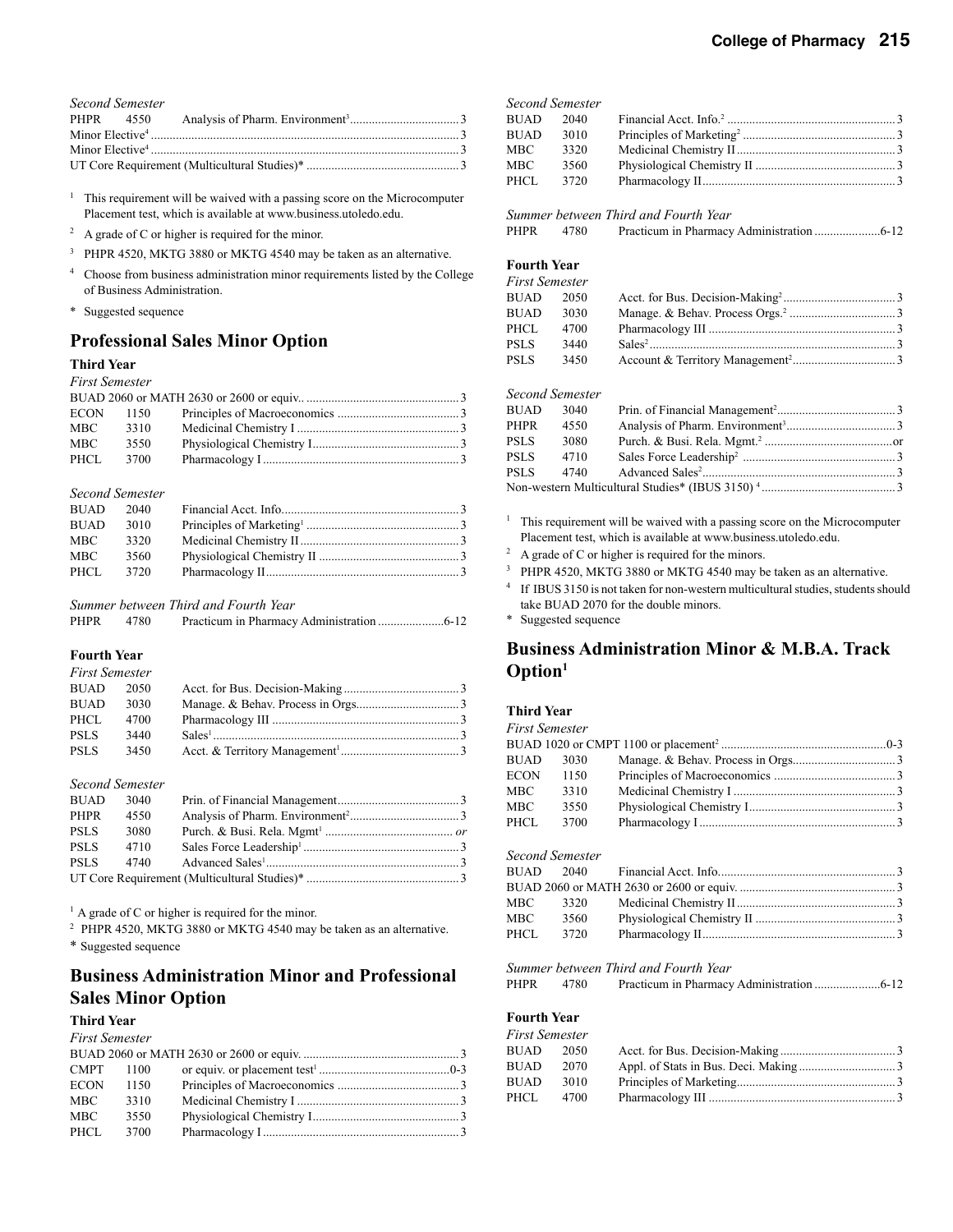| Second Semester |      |  |
|-----------------|------|--|
| <b>BUAD</b>     | 3020 |  |
| <b>BUAD</b>     | 3040 |  |
| PHPR            | 4550 |  |
| PHPR            | 4520 |  |
| <b>MKTG</b>     | 3880 |  |
| <b>MKTG</b>     | 4540 |  |
|                 |      |  |

- This track will enable students to fulfill the prerequisites for the M.B.A. program with grades of C (2.0) or higher in all BUAD courses listed in this curriculum. To be admitted to the M.B.A. program in the College of Business Administration, students must successfully complete the GMAT prior to application. Students who have satisfied all graduate admissions requirements and prerequisites will complete 33 semester hours at the 6000 graduate level for the M.B.A. at The University of Toledo.
- 2 This requirement will be waived with a pasing score on the Microcomputer Placement Test, which is available at *www.business.utoledo.edu.*
- \* Suggested sequence

## **Professional Sales/Business Administration Minors and M.B.A. Track Option1**

#### **Third Year** *First Semester*

| r irst Semester |      |  |
|-----------------|------|--|
| <b>BUAD</b>     | 3030 |  |
| <b>CMPT</b>     | 1100 |  |
| <b>ECON</b>     | 1150 |  |
| MBC.            | 3310 |  |
| MBC.            | 3550 |  |
| PHCL            | 3700 |  |
|                 |      |  |

#### *Second Semester*

| BUAD | 3010 |  |
|------|------|--|
| MBC  | 3320 |  |
| MBC  | 3560 |  |
| PHCL | 3720 |  |
|      |      |  |

|             |      | Summer between Third and Fourth Year |  |
|-------------|------|--------------------------------------|--|
| <b>PHPR</b> | 4780 |                                      |  |

#### **Fourth Year** *First Semester*

| r irst semester |       |  |
|-----------------|-------|--|
| <b>BUAD</b>     | -2050 |  |
| <b>BUAD</b>     | 2070  |  |
| PHCL            | 4700  |  |
| <b>PSLS</b>     | 3440  |  |
| <b>PSLS</b>     | 3450  |  |
|                 |       |  |

### *Second Semester*

| <b>BUAD</b> | 3040 |  |
|-------------|------|--|
| PHPR        | 4550 |  |
| <b>PSLS</b> | 3080 |  |
| <b>PSLS</b> | 4710 |  |
| <b>PSLS</b> | 4740 |  |
|             |      |  |

<sup>1</sup> This track will enable students to fulfill most of the prerequisites for the M.B.A.

 program, except one course BUAD 3020, with grades of C (2.0) or higher in all BUAD and PSLS courses listed in this curriculum. To be admitted to the M.B.A. program in the College of Business Administration, students must successfully complete the GMAT prior to application. Students who have satisfied all graduate admissions requirements and prerequisites will complete 33 semester hours at the 6000 graduate level for the M.B.A. at The University of Toledo.

- 2 This requirement will be waived with a passing score on the Microcomputer Placement test, which is available at *www.business.utoledo.edu.*
- <sup>3</sup> PHPR 4520 may be taken as an alternative.
- \* Suggested sequence

**Note:** The student is responsible for the correct selection of the program of study each semester and for the fulfillment of the requirements given here. Although advisers will assist wherever possible, the final responsibility rests with the student. The College of Pharmacy reserves the right to change its policies and procedures at any time. These changes will be binding on the date they are approved by faculty action. Courses taken at other colleges of pharmacy will not substitute for professional division pharmacy courses. The only pharmacy courses a preprofessional student is permitted to take through the College of Pharmacy are PHPR 1000, PHPR 2010, PHCL 2600 and PHCL 2620. Only students admitted to the professional division will be allowed to take 3000- or 4000-level courses in the college.

## **Doctor of Pharmacy Degree Requirements**

Following admission to the professional division, the entry-level Pharm. D. program students will complete a B.S.P.S. prior to admission to the graduate portion of the program. Students in the entry-level Pharm.D. track who have completed the B.S.P.S. at The University of Toledo with a 3.0 GPA for their professional division courses are eligible for admission to the graduate portion of the Pharm.D. program.

A formal preadmission decision to the graduate portion of the Pharm.D. program will be made at the end of the fall of the fourth year while in the professional division. The final decision is contingent upon completion of the B.S.P.S. degree, normally with a minimum GPA of 3.0 in third and fourth year pharmacy courses. In order to graduate with the doctor of pharmacy degree, students must maintain a minimum of a 3.0 GPA with no grade lower than a C (2.0) in graduate courses as required for all graduate students.

Only students who successfully complete the Pharm.D. degree will qualify for state board licensure in the practice of pharmacy.

A total of 137 semester hours is required for graduation with the B.S.P.S. - Pharm.D. track degree. Eligible students then may matriculate into the graduate portion of the Pharm.D. degree (see above statement). The curriculum is outlined below.

### **First Year**

| First Semester |      |  |
|----------------|------|--|
| BIOL 2150      |      |  |
| BIOL 2160      |      |  |
| CHEM 1230      |      |  |
| CHEM           | 1280 |  |
| MATH 1750      |      |  |
|                |      |  |
|                |      |  |
|                |      |  |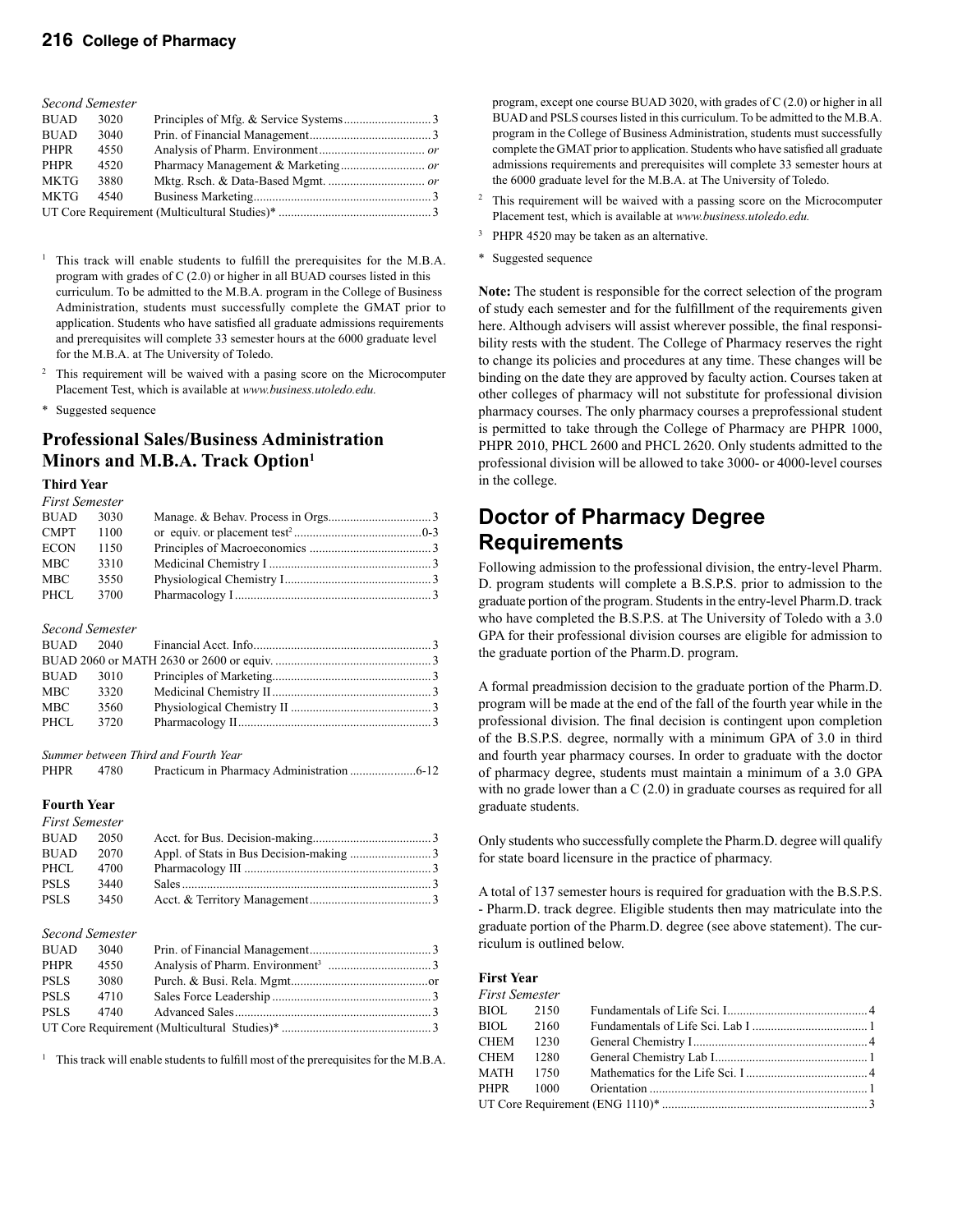| <b>Second Semester</b> |  |  |  |  |  |
|------------------------|--|--|--|--|--|
| BIOL 2170              |  |  |  |  |  |
| BIOL 2180              |  |  |  |  |  |
| CHEM 1240              |  |  |  |  |  |
| CHEM 1290              |  |  |  |  |  |
| MATH 1760              |  |  |  |  |  |
|                        |  |  |  |  |  |

#### **Second Year**

| <b>First Semester</b> |      |  |
|-----------------------|------|--|
| CHEM 2410             |      |  |
| CHEM                  | 2460 |  |
| PHCL                  | 2600 |  |
| PHPR                  | 2010 |  |
| PHYS                  | 1750 |  |
|                       |      |  |

#### *Second Semester*

| CHEM 2420 |      |  |
|-----------|------|--|
| CHEM      | 2470 |  |
| PHCL      | 2620 |  |
|           |      |  |
|           |      |  |
|           |      |  |

\* Suggested sequence

\*\* Select a course that will simultaneously fulfill a UT Multicultural Studies Core Curriculum requirement.

#### **Third Year**

| <b>First Semester</b> |      |  |
|-----------------------|------|--|
| MBC                   | 3310 |  |
| MBC                   | 3550 |  |
| PHCL                  | 3700 |  |
| PHPR                  | 3010 |  |
| PHPR                  | 3070 |  |
| PHPR                  | 3510 |  |

#### *Second Semester*

| <b>MBC</b> | 3320 |  |
|------------|------|--|
| MBC        | 3560 |  |
| <b>MBC</b> | 3800 |  |
| MBC        | 3850 |  |
| PHCL       | 3720 |  |
| PHPR       | 3080 |  |
| PHPR       | 3940 |  |

#### **Fourth Year**

| <b>First Semester</b> |      |                                                                                     |  |
|-----------------------|------|-------------------------------------------------------------------------------------|--|
| <b>MBC</b>            | 4300 |                                                                                     |  |
| PHCL                  | 4150 |                                                                                     |  |
| PHCL                  | 4700 |                                                                                     |  |
| <b>PHPR</b>           | 3940 |                                                                                     |  |
| <b>PHPR</b>           | 4400 |                                                                                     |  |
| <b>PHPR</b>           | 4410 |                                                                                     |  |
| <b>PHPR</b>           | 4430 | Pathophysiology and                                                                 |  |
|                       |      |                                                                                     |  |
|                       |      | * Some students will take PHPR 3940 in the fall; others will take it in the spring. |  |

| <b>Second Semester</b> |      |                                          |  |
|------------------------|------|------------------------------------------|--|
| PHCL 4720              |      |                                          |  |
| PHPR                   | 4420 |                                          |  |
| PHPR                   | 4440 |                                          |  |
| PHPR                   | 4450 |                                          |  |
| PHPR                   | 4520 | Pharmaceutical Management and Marketing3 |  |
|                        |      |                                          |  |

**Note:** At the end of the fourth year, students are candidates for a B.S. degree in pharmaceutical sciences leading toward a Pharm.D. degree.

## **Subsequent Graduate Courses in the Pharm.D. Program**

|      |      | First Semester: Summer between Fourth and Fifth Year      |  |
|------|------|-----------------------------------------------------------|--|
| PHCL | 5140 |                                                           |  |
| PHPR | 6210 |                                                           |  |
| PHPR | 6940 |                                                           |  |
|      |      | (PHPR 6940 will consist of 80 hours of pharmacy practice) |  |

#### *Second Semester: Fall Semester-Fifth Year*

| PHPR | 6160 |  |
|------|------|--|
| PHPR | 6230 |  |
| PHPR | 6420 |  |
| PHPR | 6430 |  |
| PHPR | 6440 |  |

#### *Third Semester: Spring Semester-Fifth Year*

| PHPR | 6240 |  |
|------|------|--|
| PHPR | 6250 |  |
| PHPR | 6370 |  |
| PHPR | 6490 |  |
| PHPR | 6510 |  |
| PHPR | 6550 |  |
| PHPR | 6610 |  |
| PHPR | 8390 |  |
|      |      |  |
|      |      |  |

#### *Fourth Semester: Summer between Fifth and Sixth Year*

| PHPR | 6380 |  |
|------|------|--|
| PHPR | 8260 |  |
| PHPR | 8470 |  |
| PHPR | 8480 |  |
| PHPR | 8500 |  |
| PHPR | 8620 |  |
| PHPR | 8640 |  |
|      |      |  |
|      |      |  |

#### *Fifth Semester: Fall Semester-Sixth Year*

| PHPR |                                            |  |
|------|--------------------------------------------|--|
| PHPR |                                            |  |
|      |                                            |  |
|      |                                            |  |
|      | Sixth Semester: Spring Semester-Sixth Year |  |
|      |                                            |  |
|      |                                            |  |

Note: At the end of the sixth year, students are candidates for a Pharm. D. degree.

## **Pharm.D. Graduate Professional Electives**

The following is a list of recommended professional electives. Other electives may be chosen with the written approval of a faculty adviser.

## **MBC**

| MBC | 5100/<br>7100 |  |
|-----|---------------|--|
| MBC | 5380          |  |
| MBC | 5620/         |  |
|     | 7620          |  |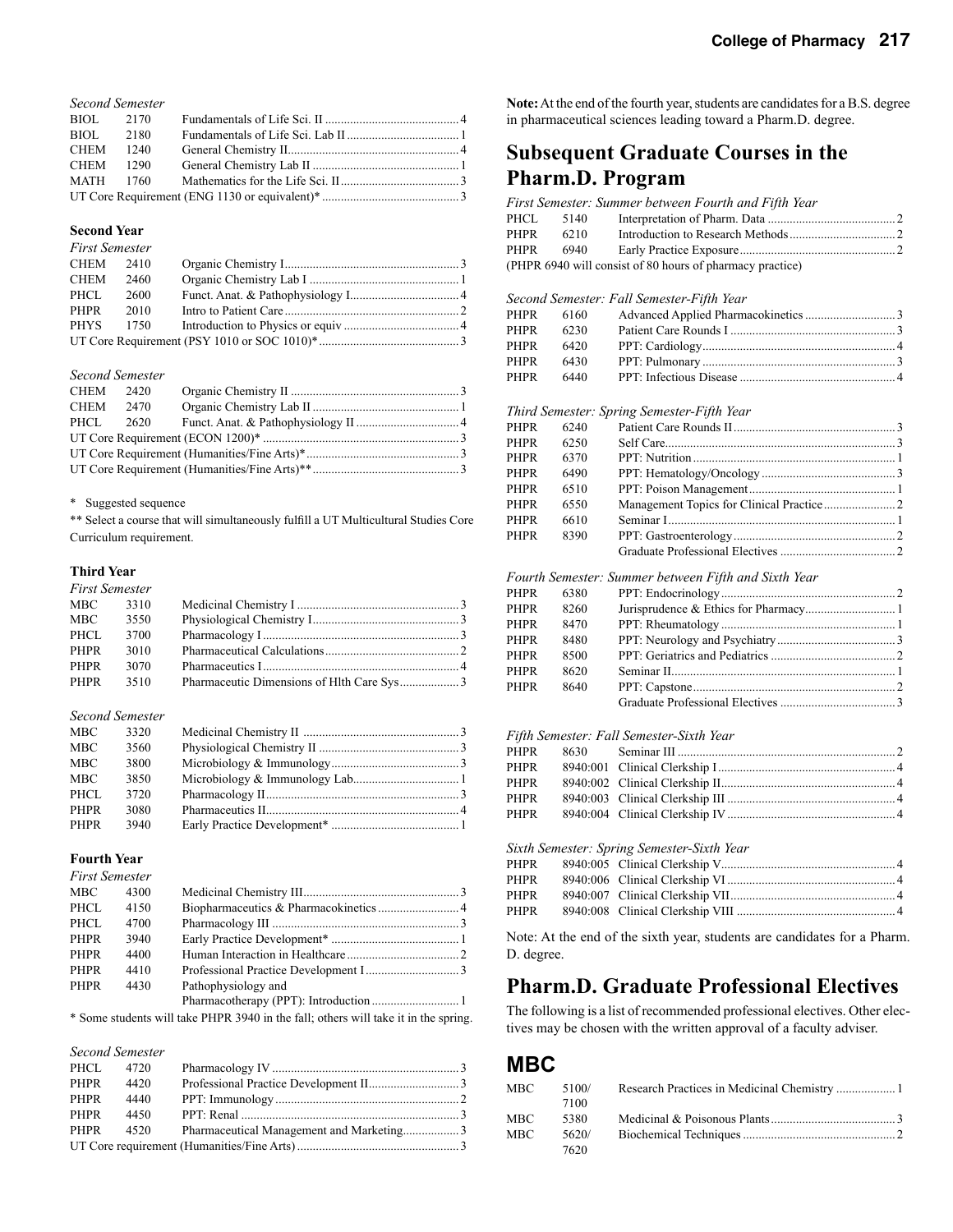| <b>MBC</b> | 6100/<br>8100 |                                              |
|------------|---------------|----------------------------------------------|
| <b>MBC</b> | 6190/<br>8190 |                                              |
| <b>MBC</b> | 6200/<br>8200 |                                              |
| <b>MBC</b> | 6420          |                                              |
| <b>MBC</b> | 6430/<br>8430 | Nucleic Acid Chemistry/CHEM 6530/8530 2 or 4 |
| <b>MBC</b> | 6440/<br>8440 |                                              |
| <b>MBC</b> | 6750/         | Bioorganic Chemistry: Chemical               |
|            | 8750          |                                              |
| <b>MBC</b> | 6800/<br>8800 |                                              |

# **PHCL**

| PHCL | 5300 |  |
|------|------|--|
| PHCL | 5730 |  |
| PHCL | 5750 |  |
| PHCL | 5760 |  |
| PHCL | 5900 |  |
| PHCL | 5990 |  |
| PHCL | 6150 |  |
| PHCL | 6600 |  |
| PHCL | 6770 |  |

# **PHPR - Administration**

| <b>PHPR</b> | 5990 |                                    |  |
|-------------|------|------------------------------------|--|
| <b>PHPR</b> | 6530 |                                    |  |
| <b>PHPR</b> | 6600 |                                    |  |
| <b>PHPR</b> | 6810 |                                    |  |
| <b>PHPR</b> | 6820 |                                    |  |
| <b>PHPR</b> | 6830 | <b>Advanced Community Pharmacy</b> |  |
|             |      |                                    |  |
| <b>PHPR</b> | 6840 |                                    |  |
| <b>PHPR</b> | 6980 |                                    |  |
|             |      |                                    |  |

# **PHPR - Industrial**

| <b>PHPR</b> | 5680 |                                   |  |
|-------------|------|-----------------------------------|--|
| <b>PHPR</b> | 5690 |                                   |  |
| <b>PHPR</b> | 5710 | Selected Topics in Pharmaceutical |  |
|             |      |                                   |  |
| <b>PHPR</b> | 5720 |                                   |  |
| <b>PHPR</b> | 5990 |                                   |  |
| <b>PHPR</b> | 6950 |                                   |  |
| <b>PHPR</b> | 6980 |                                   |  |
|             |      |                                   |  |

# **PHPR - Clinical**

| PHPR      | - 6800 |  |
|-----------|--------|--|
| PHPR 6980 |        |  |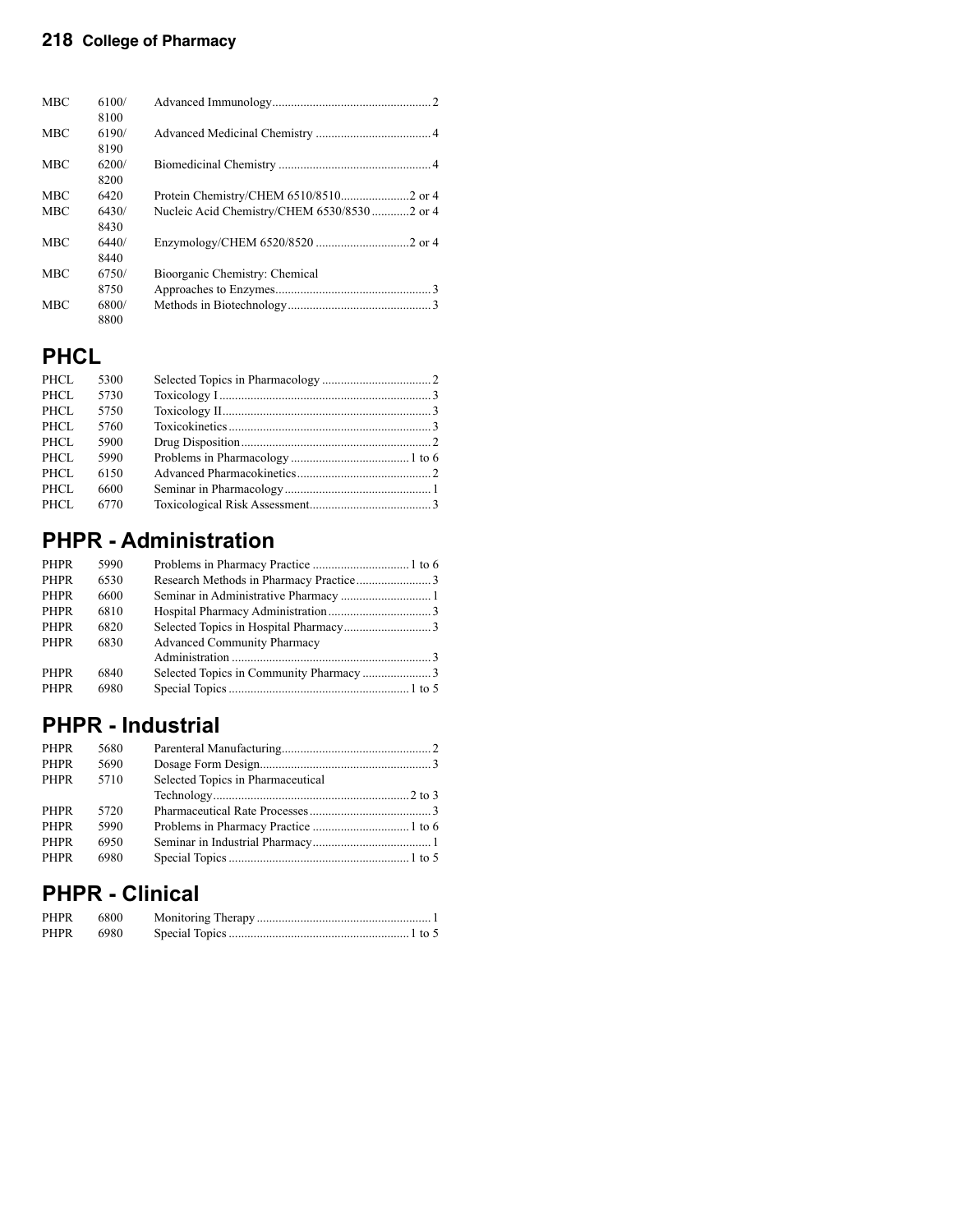# **College of Pharmacy Faculty**

# **Department of Medicinal and Biological Chemistry**

**Paul W. Erhardt**, 1994, professor B.A., Ph.D., University of Minnesota

**Max O. Funk**, 1987\*, professor B.S., Pennsylvania State University; Ph.D., Duke University

**Stephen L. Goldman**, 1987\*, professor A.B., Brooklyn College; M.S., Ph.D., University of Missouri

**Ezdihar A.M. Hassoun**, 1995\*, associate professor B.Sc. Pharm., University of Baghdad; Ph.D., University of Uppsala, Sweden

**Channing L. Hinman**, 1985, associate professor B.S., Brigham Young University; Ph.D., University of California - Los Angeles

**Wayne P. Hoss**, 1985, professor and executive associate dean B.S., University of Idaho; Ph.D., University of Nebraska

**Richard A. Hudson**, 1985, professor B.A., Kalamazoo College; Ph.D., University of Chicago

**Jon R. Kirchhoff**, 1997\*, professor B.A., State University of New York - Cortland; Ph.D., Purdue University

**Richard W. Komuniecki,** 1997\*, professor A.B., Holy Cross College; M.S., Ph.D., University of Massachusetts

**Marcia F. McInerney**, 1991, professor and interim chair B.A., University of Connecticut; M.S., Case Western University; Ph.D., University of Michigan

**William S. Messer Jr.**, 1985, professor B.S., Springfield College; M.S., Ph.D., University of Rochester

**Steven M. Peseckis**, 1994, associate professor B.S., Dartmouth College; Ph.D., Massachusetts Institute of Technology

**A. Alan Pinkerton**, 1987\*, professor R.I.C., Brighton College of Technology; Ph.D., University of Alberta

**Joseph Schradie**, 1965, professor emeritus Pharm.D., M.S., Ph.D., University of Southern California; R.Ph.

**James T. Slama**, 1991, associate professor A.B., Cornell University; Ph.D., University of California

**Hermann von Grafenstein**, 2002, associate professor M.S., M.D., Ludwig Maximilian University, Ph.D., Max Planck Institute of Biochemistry, Munich and the University of Konstanz

**Katherine A. Wall**, 1991, professor B.S., Montana State University; Ph.D., University of California

## **ASSOCIATED FACULTY**

**Graham J. Durant**, 1987, adjunct professor B.S., Ph.D., Birmingham University

**Wieslaw Klis**, 2001, research assistant professor Ph.D., University of Wroclaw

**Sonja Najjar,** 2002, adjunct professor Ph.D., Stanford University

**Peter Nagy**, 1991, research associate professor Ph.D., Lorand Eotvos University of Sciences

**Jeffrey Sarver,** 2001, research assistant professor Ph.D., The University of Toledo

**L.M.V. Tillekeratne**, 1991, research professor D.Phil., Oxford University

# **Department of Pharmacology**

**Kenneth A. Bachmann**, 1973, professor B.S. Pharm., Ph.D., The Ohio State University; R.Ph.

**James Byers, 1998**, assistant professor B.S.Ch.E, University of Maryland; M.S.Ch.E, Ph.D, The University of Toledo

**Johnnie L. Early II**, 2000, professor and dean B.S. Pharm., Mercer University; M.S., Ph.D., Purdue University; R.Ph.

**Robert B. Forney**, 1981\*, associate professor (Medical College of Ohio and The University of Toledo) A.B., Ph.D., Indiana University

**Alan G. Goodridge**, 2003\*, professor B.S., Tufts University; M.S., Ph.D., University of Michigan

**Miles Hacker,** 2002, professor B.S., Murray State University; Ph.D., University of Tennessee

**Ezdihar A.M. Hassoun**, 1995, associate professor B.Sc. Pharm., University of Baghdad; Ph.D., University of Uppsala, Sweden

**Christine N. Hinko**, 1979, professor and associate dean for student affairs B.A., Clarion State College; Ph.D., The Ohio State University

**William S. Messer Jr.**, 1985, professor and chair B.S., Springfield College; M.S., Ph.D., University of Rochester

**Robert J. Schlembach**, 1954, professor emeritus B.S. Pharm., The University of Toledo; M.Sc., Ph.D., Purdue University; R.Ph.

**Gerald P. Sherman**, 1978, professor B.Sc. Pharm., M.Sc., Ph.D., Philadelphia College of Pharmacy and Science; R.Ph.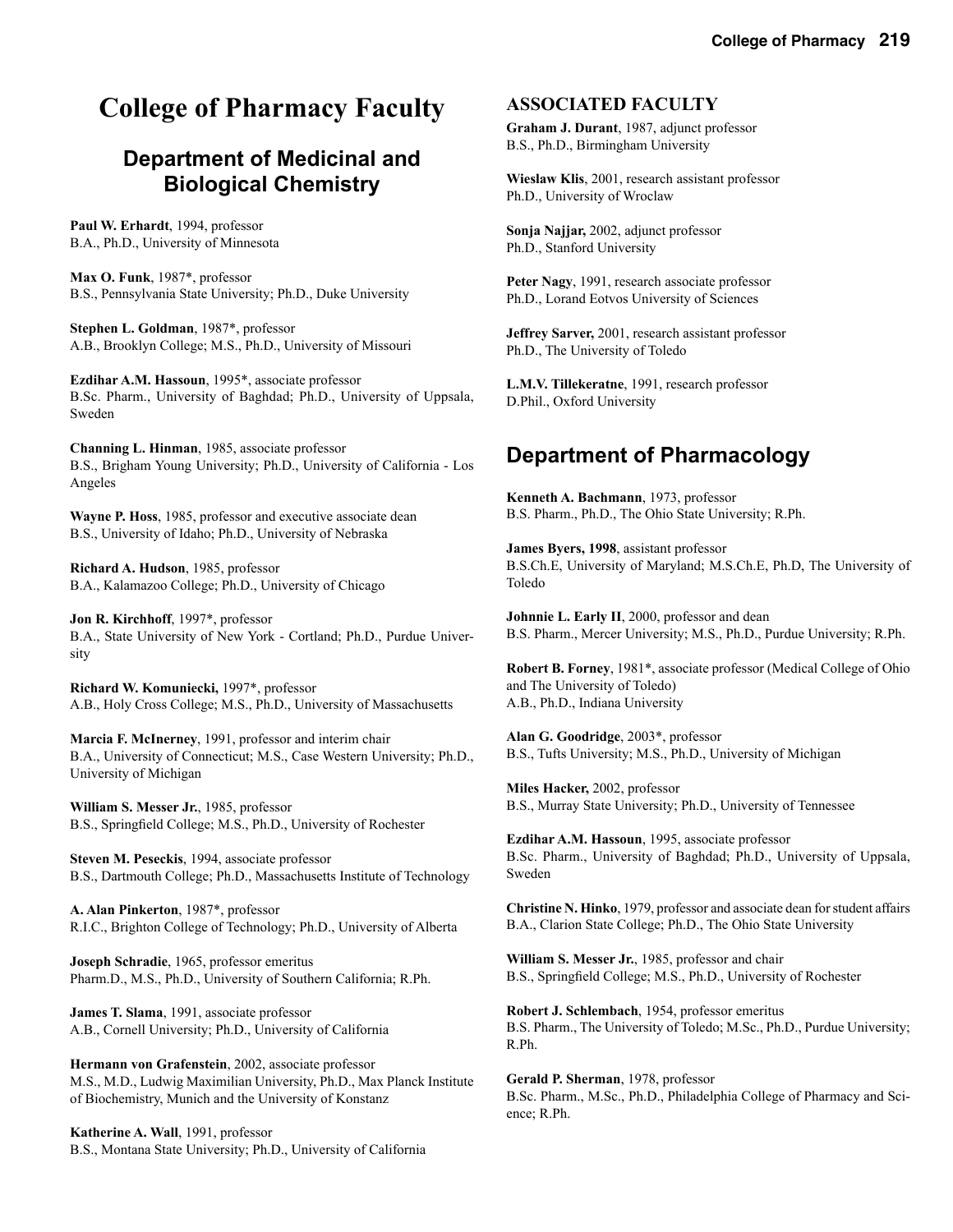**Hermann von Grafenstein**, 2002\*, associate professor M.S., M.D., Ludwig Maximilian University; Ph.D., Max Planck Institute of Biochemistry, Munich and the University of Konstanz

**Donald B. White**, 1995\*, professor B.S., University of California - Los Angeles; M.S., Ph.D., University of California - Irvine

**Fred E. Williams**, 2002, assistant professor B.S., University of Michigan; M.H.S., Grand Valley State University. Ph.D., Medical College of Ohio

\* Joint appointment

## **ASSOCIATED FACULTY**

**David E. Albert**, 1996, adjunct assistant professor B.S. Pharm., The University of Toledo; M.S., Bowling Green State University; D.P.M., The Ohio State College of Podiatric Medicine

# **Department of Pharmacy Practice**

**Kenneth S. Alexander,** 1972, professor B.Sc. Pharm., M.Sc., Philadelphia College of Pharmacy and Science; Ph.D., University of Rhode Island; Ed Sp., The University of Toledo; R.Ph.

**Norman F. Billups**, 1977, professor and dean emeritus B.S. Pharm., M.S., Ph.D., Oregon State University; R.Ph.

**Curtis D. Black**, 1990, professor, interim chair and assistant dean for academic affairs B.S. Pharm., The University of Toledo; M.S., Ph.D., Purdue University; R.Ph.

**Mary C. Borovicka,** 2001, assistant professor B.S. Pharm., Pharm. D., The University of Toledo; R.Ph.

**Diane M. Cappelletty,** 2001, associate professor B.S. Pharm., Pharm. D., The Ohio State University; R.Ph.

**Angeline Gilis**, 1996, lecturer B.S. Pharm., The University of Toledo; R.Ph.

**Charles I. Hicks**, 1971, associate professor B.S. Pharm., M.S., University of Iowa; R.Ph.

**Monica G. Holiday-Goodman**, 1988, associate professor B.S. Pharm., Ph.D., Northeast Louisiana University; R.Ph.

### **Buford T. Lively**, 1989, professor

B.S., West Virginia Institute of Technology; B.S. Pharm., West Virginia University; M.A., Marshall University; Ed.D. Pharm. Admin., West Virginia University; R.Ph.

**Steven J. Martin**, 1997, associate professor B.S. Pharm., Pharm.D., Ferris State University; R.Ph.

**Laurie S. Mauro**, 1985, associate professor B.S. Pharm., Ohio Northern University; Pharm.D., The Ohio State University; R.Ph.

**Vincent F. Mauro**, 1985, professor B.S. Pharm., Ohio Northern University; Pharm.D., The Ohio State University; R.Ph.

**Martin J. Ohlinger**, 2002, assistant professor B.S. Biology, College of William and Mary; B.S. Pharm, Pharm.D., Virginia Commonwealth University/MCV; R. Ph.

**Mary F. Powers**, 2002, associate professor B.S. Pharm., The Univesity of Toledo; Ph.D., Medical College of Ohio; R.Ph.

**Barbara Rudnicki**, 1987, director of experential program B.S. Pharm., The University of Toledo; Ph.D., Medical College of Ohio; R. Ph.

**Walter W. Siganga**, 1991, associate professor B.S. Pharm., Howard University; M.S., The Ohio State University; Ph.D., University of Maryland; R.Ph.

**Anita Tuckerman**, 2004, lecturer B.S. Pharm., Phard.D., The University of Toledo; R.Ph.

\* Joint appointment

## **PRESTIGE CLINICAL FACULTY**

**Ernest E. Boyd**, 1993, adjunct professor B.S. Pharm., Butler University; M.B.A., Indiana University; R.Ph.

**John Chudzinski**, 1993, clinical instructor B.S. Pharm., The University of Toledo; R.Ph.

**Cynthia M. Dusik**, 1992, clinical assistant professor B.S. Pharm., Pharm.D., University of Illinois - Chicago; R.Ph.

**Matthew A. Fuller**, 1986, adjunct associate professor B.Sc. Pharm., Ohio Northern University; Pharm.D., University of Cincinnati; R.Ph.

**Morton Goldman**, 1985, adjunct assistant professor B.Sc. Pharm., University of Pittsburgh; Pharm.D., University of Cincinnati; R.Ph.

**William L. Horvath**, 1991, adjunct professor M.D., Temple University

**Maurice E. Jones**, 1981, adjunct associate professor B.Sc. Pharm., University of North Carolina; Pharm.D., University of Michigan; R.Ph.

**Steve Meyer**, 1991, adjunct assistant professor B.S. Pharm., M.S., The University of Toledo; R.Ph.

**Doug Parr**, 1993, clinical assistant professor B.S., Michigan State University; Pharm.D., University of Michigan; R.Ph.

**Randy Pryka**, 1989, clinical associate professor B.S. Pharm., The University of Toledo; Pharm.D., University of Utah; R.Ph.